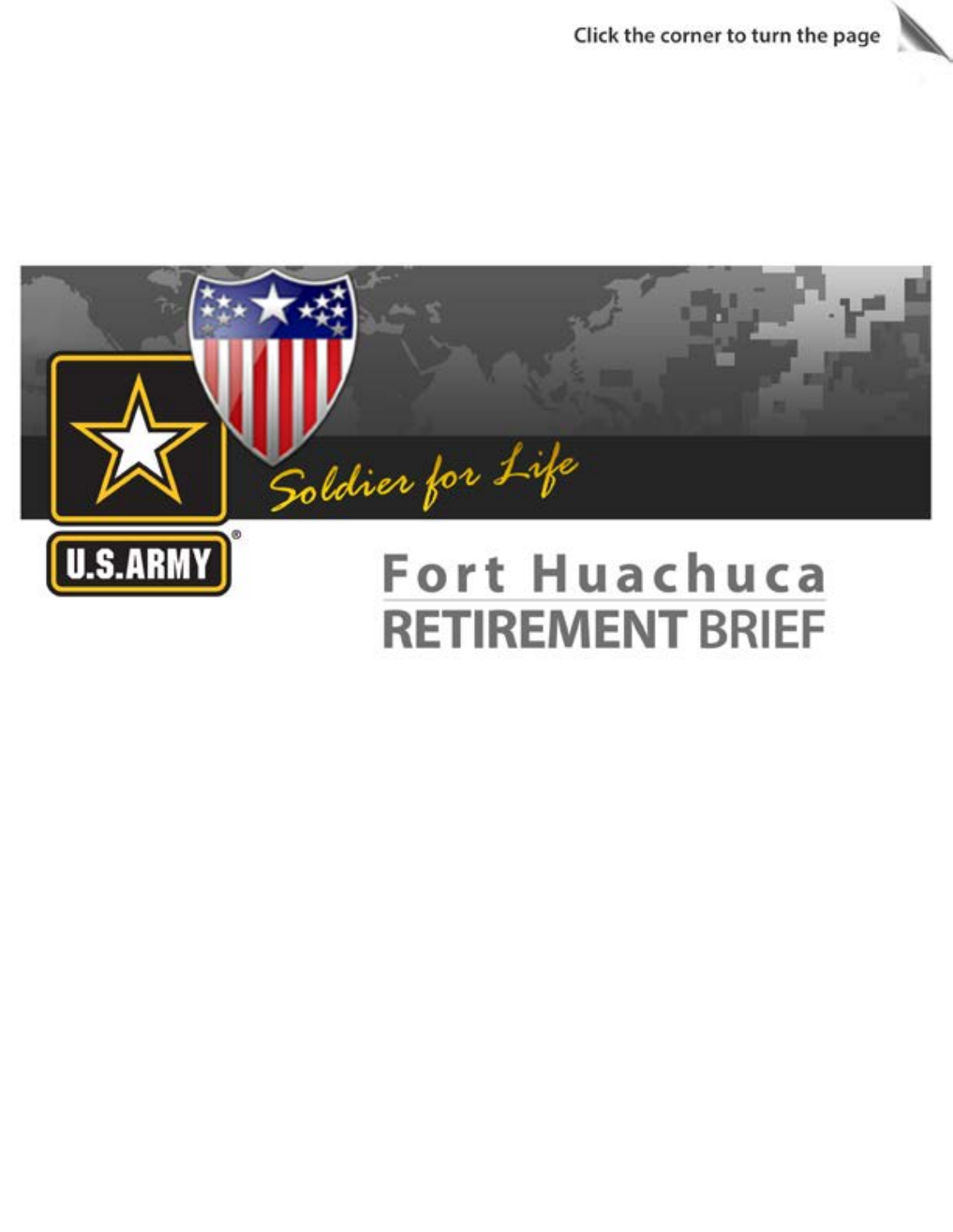

**Welcome to the Fort Huachuca Retirement Brief**

**This briefing covers subjects that receive frequent inquiries and will provide you with contact information if you have questions. If you are within 12 months of your anticipated retirement date, you should have already completed a DD Form 2648 or 2648-1 and visited the TAP Center to initiate transition services. You will find more information regarding TAP in this brief starting on page 18. You and your Family should start gathering information and planning for retirement 12-24 months before submitting the application for retirement.** 

**Once you are finished taking this retirement brief, complete and submit the Memorandum of Understanding. This document is available for download on the Soldier for Life – Retirement Services Office (SFL-RSO)at:**

**https://home.army.mil/huachuca/index.php/about/ Garrison/directorate-human-resources/militarypersonnel-division/sfl-rso**

**Once you have downloaded the document, submit the Memorandum by e-mail the form to:** 

**usarmy.huachuca.id-training.mbx.sfl-rso@army.mil**

**We hope this guide will be beneficial to you and your Family. We would like to thank you for your service as you depart from active duty and continue on in your future endeavors.**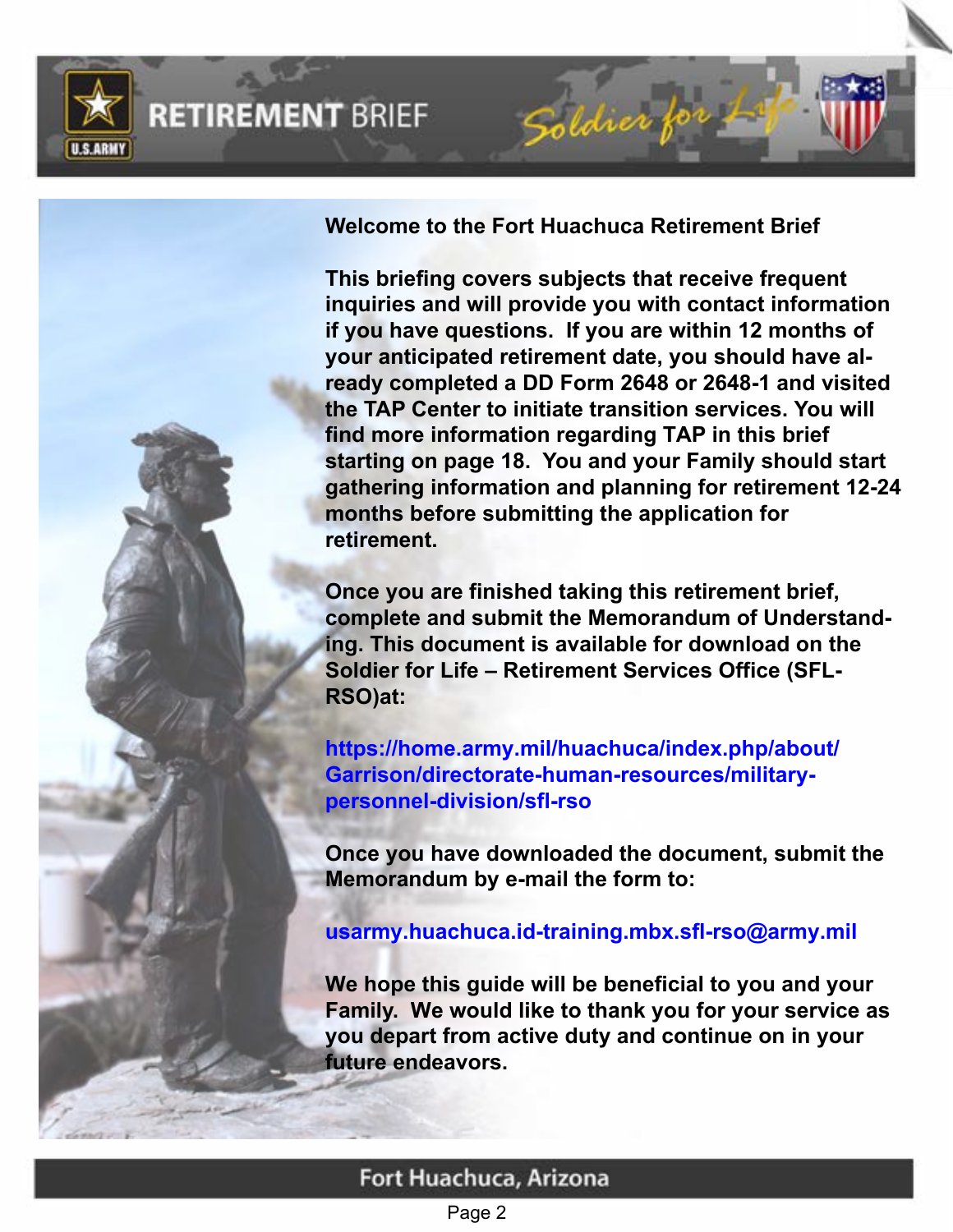<span id="page-2-0"></span>

## **INDEX**

**Click on the item to travel to the corresponding slide**

**[Soldier for Life – Retirement Services Office \(SFL-RSO\) \(4\)](#page-3-0) [Separation Office – Records Reviews \(7\)](#page-6-0) [Defense Military Pay Office \(DMPO\) \(11\)](#page-10-0) [Transition Assistance Program \(TAP\) \(18\)](#page-16-0) [Education Center \(22\)](#page-20-0) [Housing Services Office \(off-post housing\) \(23\)](#page-21-0) [Family Housing Office \(on-post housing\) \(24\)](#page-22-0) [Personal Property Shipping Office \(Transportation\) \(27\)](#page-25-0) [MEDDAC \(28\)](#page-26-0) [DENTAC \(29\)](#page-27-0) [Voting Assistance Program \(30\)](#page-28-0) [Interactive customer Evaluation \(ICE\) \(31\)](#page-29-0) [Points of Contact \(33\)](#page-30-0) [Form Index & Checklist \(34\)](#page-31-0) [Alphabetical Index \(35\)](#page-32-0)**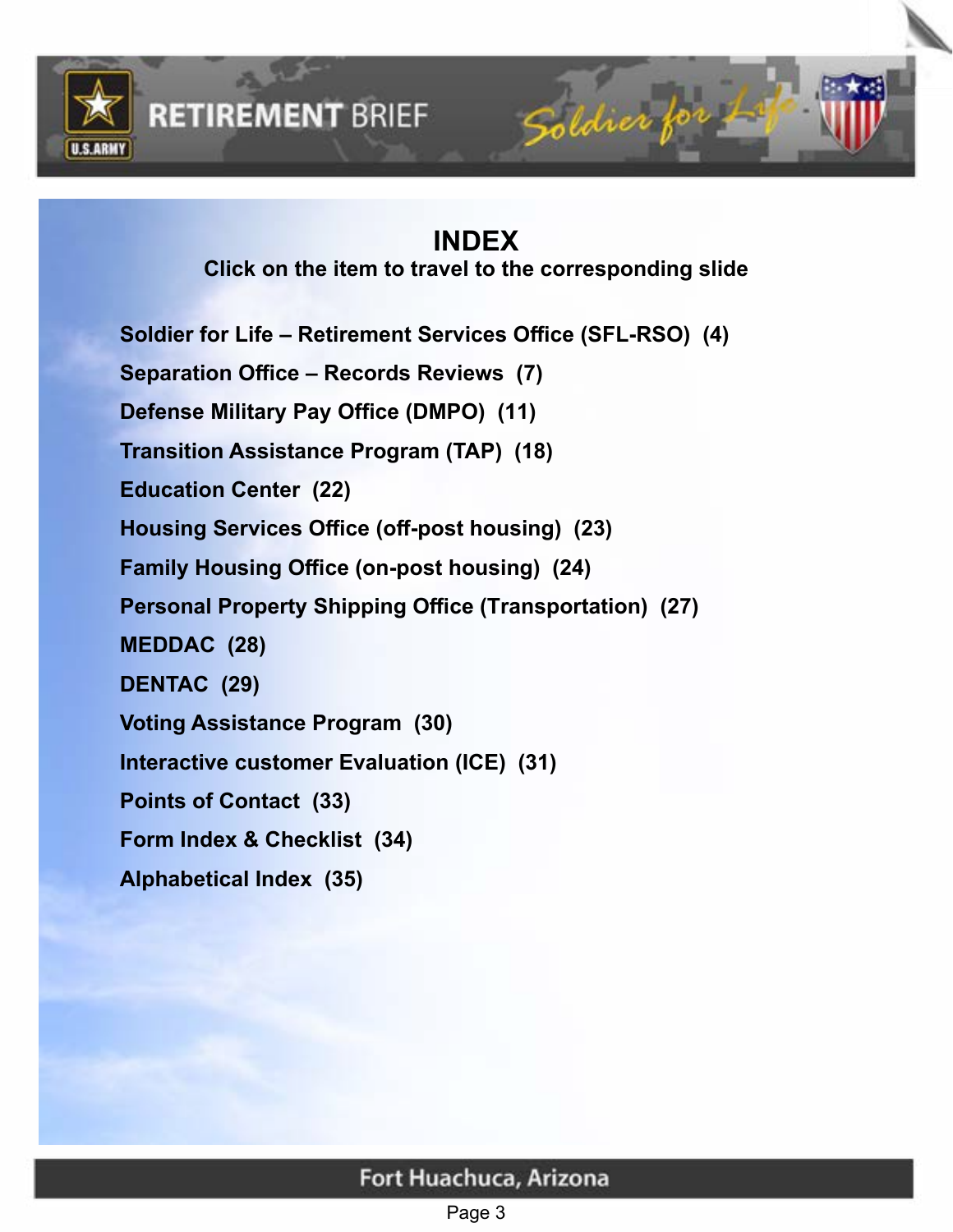<span id="page-3-0"></span>

## **RETIREMENT SERVICES OFFICE (SFL-RSO) Building 41330, Room 11**



### **Preparing to Retire**

In a survey of Retired Soldiers, 88% indicated their pre-retirement briefing was "extremely" or "critically" important to their retirement planning. Changing from military to civilian life is not always an easy task, so planning can be beneficial.



**[CLICK HERE TO RETURN](#page-2-0)  TO MAIN INDEX**

## Fort Huachuca, Arizona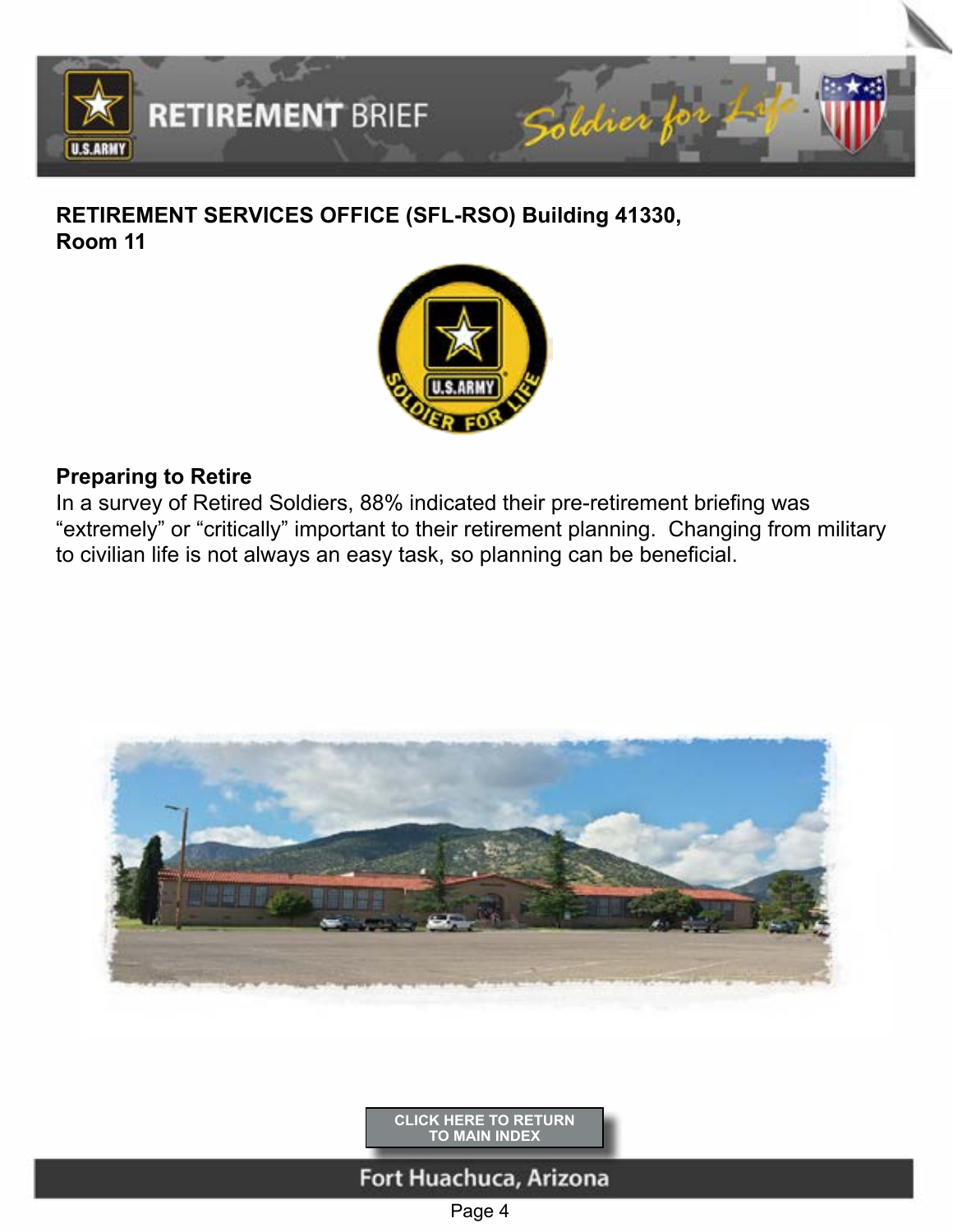

### **SOLDIER FOR LIFE – RETIREMENT SERVICES OFFICE (SFL-RSO) Building 41330, Room 11**

### **How do I start the retirement process?**

**RETIREMENT BRIEF** 

If you haven't already done so, you must submit your Retirement Packet within 9-12 months of your requested retirement date. There are exceptions to policy for submitting a request after the 9 month mark with justification. There are no exceptions to policy for submitting a request prior to the 12 month mark.

### **What happens after I take this brief?**

Upon completing the Retirement Brief, please ensure you download the Memorandum of Understanding from the SFL-RSO homepage and e-mail it to the Retirement Services Office.

Regular retirement dates always on the last day of the month.

Medical retirments can take place on any day of the month.

### **Retirement Packets**

- Enlisted Retirement Packet contains a DA Form 4187, Additional Information Sheet, ERB, DA Form(s) 31, and LES.
- Officer Retirement Packet contains the ORB, DA Form(s) 31, LES, Officer Request Memo, O-6 Recommendation Memo - Officer Voluntary Retirements, and Sexual Assault Statement.

If applicable, the packet should include any prior service DD Form 214(s) and/or DA Form 1506(s).

Please contact your S1 or Retirement Services Office for Enlisted and Officer sample packets

> **[CLICK HERE TO RETURN](#page-2-0)  TO MAIN INDEX**

Fort Huachuca, Arizona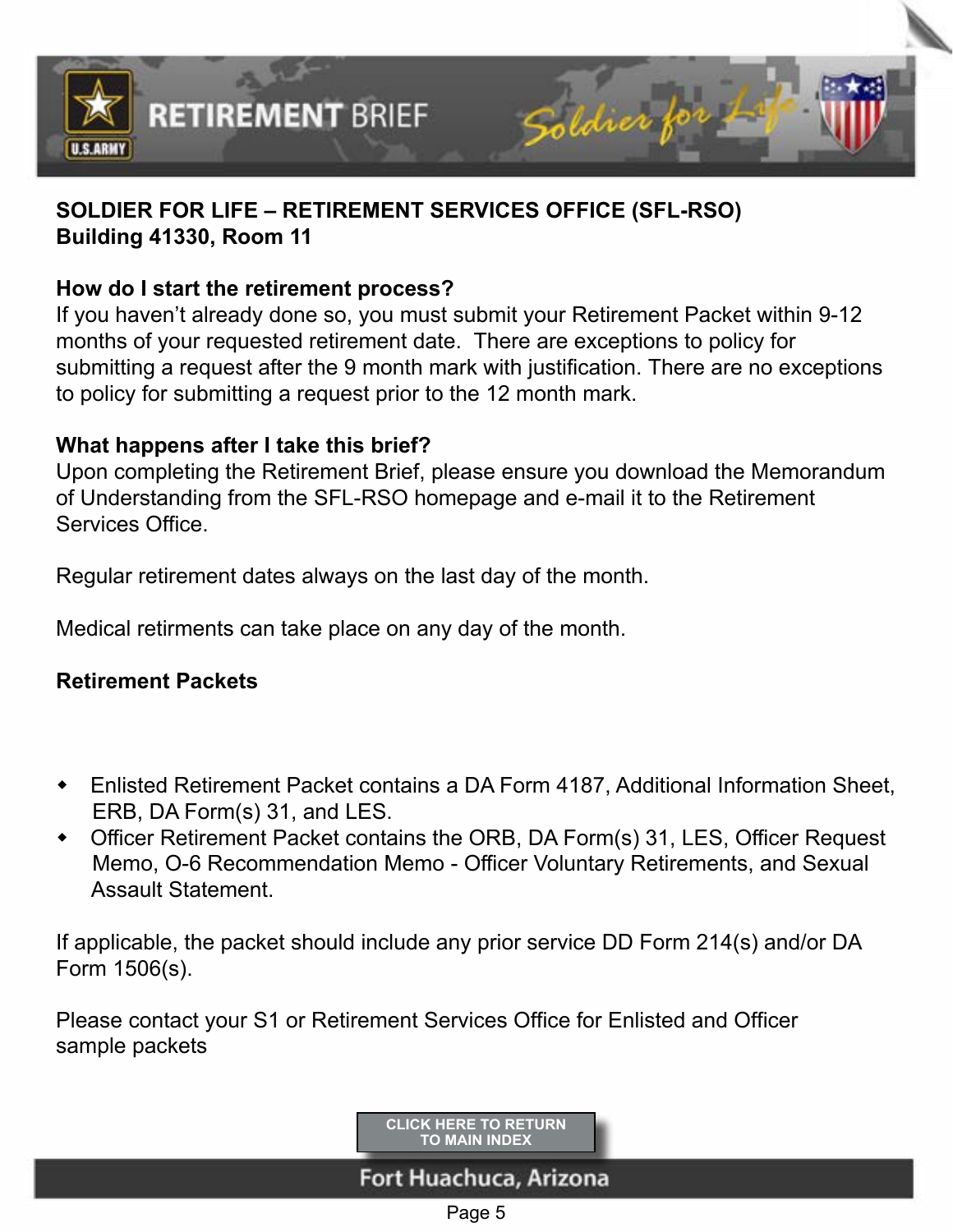

### **SOLDIER FOR LIFE – RETIREMENT SERVICES OFFICE (SFL-RSO) Building 41330, Room 11**

### **Survivor Benefit Plan (SBP)**

Congress established SBP to provide retiring Soldiers a means to provide a portion of their retired pay to their eligible survivors. Electing SBP extends the benefit of retired pay past the lifetime of the retired Soldier to the surviving spouse. The SBP is paid to survivors as a monthly annuity. For a married Soldier at retirement, electing spouse SBP is a joint decision between the retiring Soldier and spouse. By law, the spouse must concur with any SBP election that provides less than the full spouse SBP coverage.

Contact your SFL-RSO at (520) 533-1120, or (520) 533-1383, after completing the this briefing to schedule your SBP appointment.

After attending the Survivor Benefits Brief, the SFL-RSO will give you an appointment to pick up a packet needed for your first visit with Finance. You will also be given an appointment for your final Records Review appointment.

Your Records Review appointment will consist of:

**RETIREMENT BRIEF** 

- **Reviewing and signing the DD Form 214**
- w **A briefing explaining benefits and entitlements after your transition**
- **Presentation of transition documents**

**[CLICK HERE TO RETURN](#page-2-0)  TO MAIN INDEX**

## Fort Huachuca, Arizona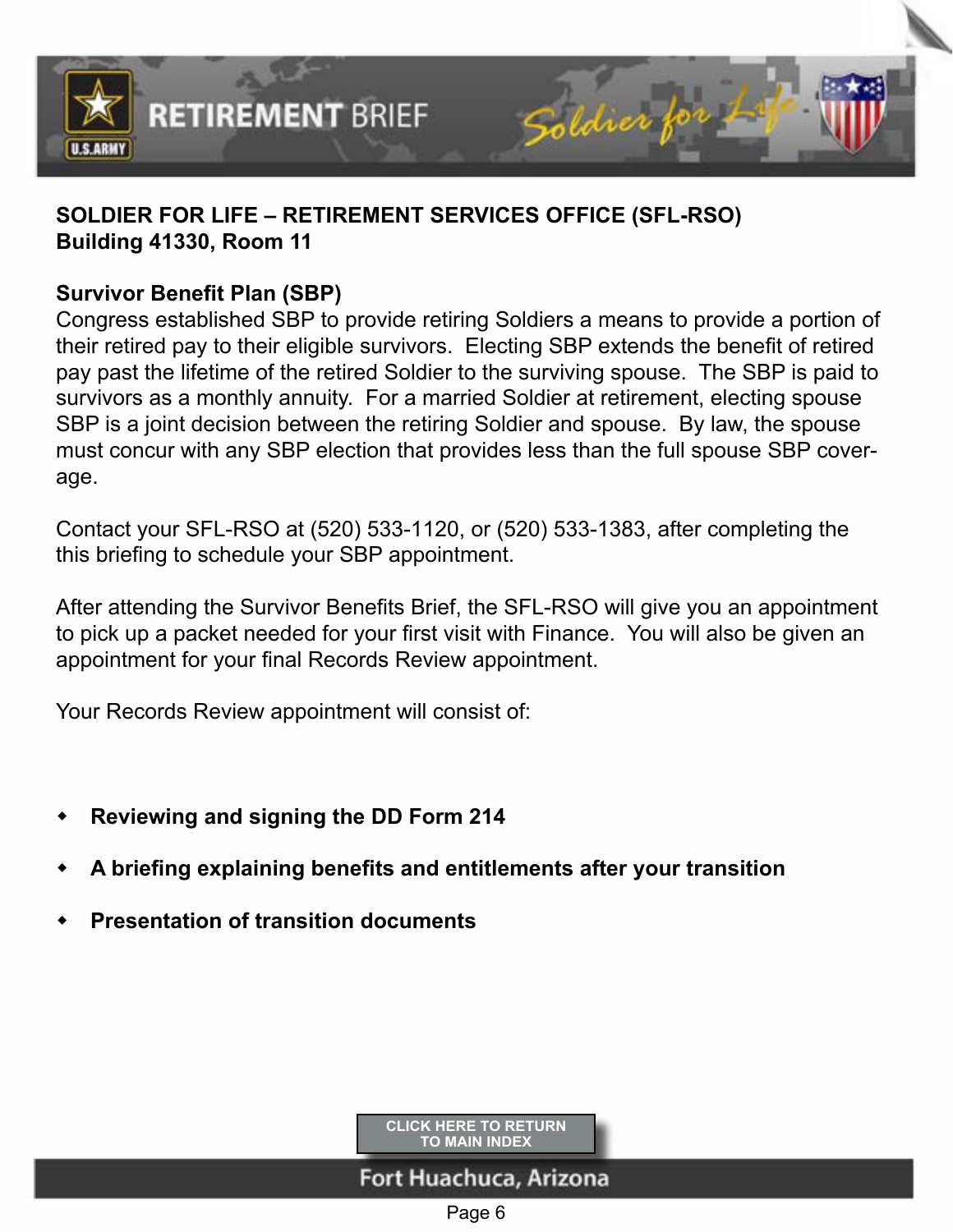<span id="page-6-0"></span>

#### **SEPARATION CENTER Building 41330, Room 11**

### **What do I need for my Records Review appointment?**

### **Prior to reporting for your Records Review appointment ensure you have all the documents listed below. You will not be separated without these documents:**

- DD Form 2808 Report of Medical Assessment, obtain from Raymond W. Bliss Army Health Center
- DD Form 2807-1 Report of Medical History, obtain from Raymond W. Bliss Army Health Center
- $\div$  SF 603 Dental form, which must have the 90 day stamp which states "have been" or "haven't been" completed, obtained from Runion Dental Clinic
- DD Form 2648 Service Member Pre-Separation/Transition Counseling and Career Readiness Standards eForm, obtained from TAP, building 22420 on Butler Road, (520) 533-5764
- DD Form 93 and SGLI Updated at your S-1
- DA Form 31 Request and Authority for Leave, if you are taking leave, this is obtained from your S-1
- Ensure all deployments are listed on your ERB/ORB
- $\bullet$  Finance stamp on Orders

## **Please note the following:**

Do **NOT** make any plans, appointments or transportation arrangements during your scheduled appointment time.

No children are allowed during your Records Review appointment, however, spouses are highly encourage to attend.

Very Important: before your separation date, ensure you change your AKO login settings from CAC READ ONLY back to password access.

> **[CLICK HERE TO RETURN](#page-2-0)  TO MAIN INDEX**

## Fort Huachuca, Arizona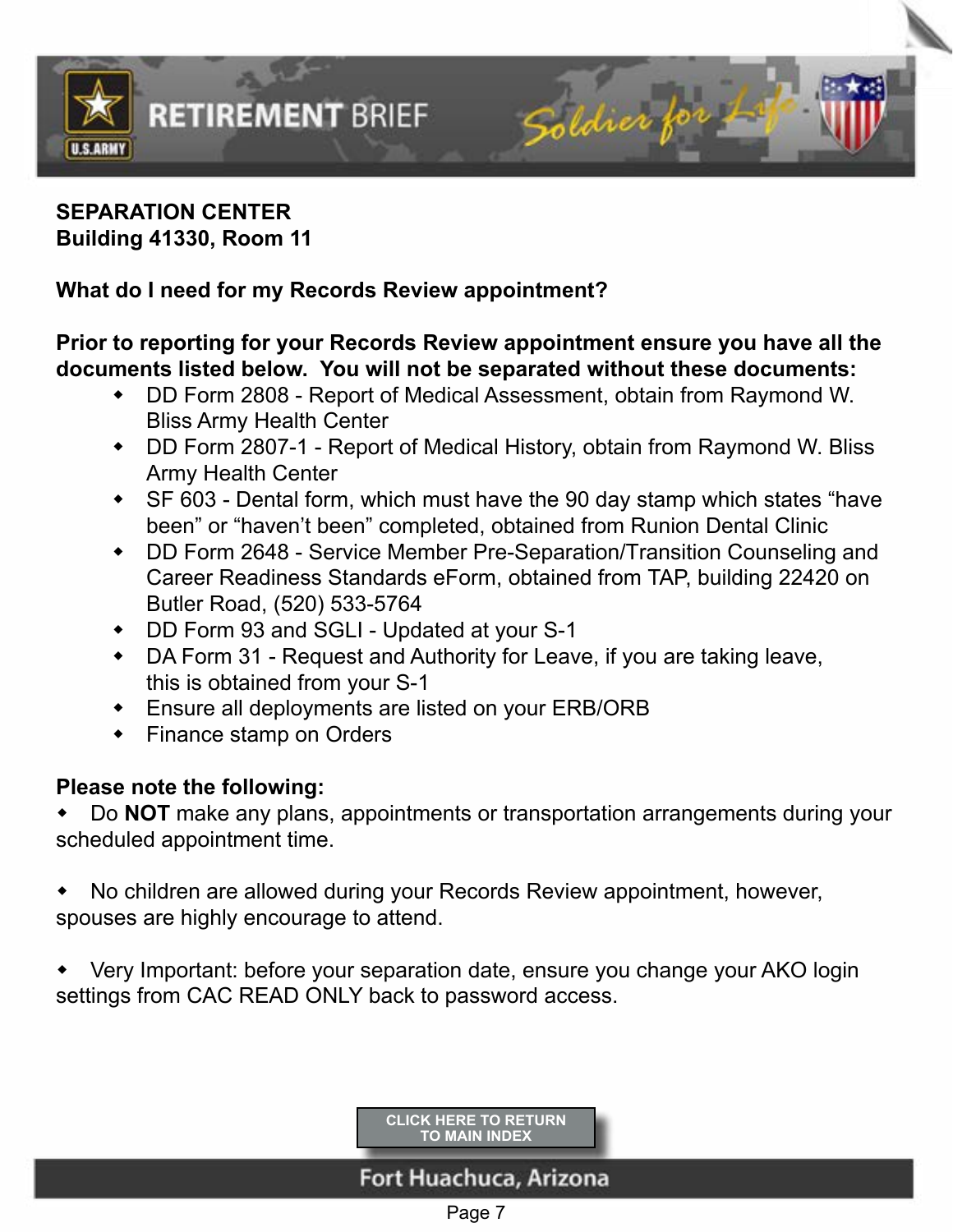

## **Additional Retirement Information:**

## **Retired Pay Information**

- Retired pay -- paid by DFAS-Cleveland
- Payable 1st of month (when that is a weekend or holiday, the pay date is moved to the previous business day)
- Direct deposit is mandatory
- May use "myPay" to make online changes to pay, reissue 1099Rs, change bank
- It is very important to keep correspondence address current with DFAS
- Retiree Account Statements (RAS) are only issued once a year, or when there's a pay change (e.g., COLA, allotment, taxes, etc.), but a monthly electronic Retiree Account Statement (eRAS) is now available on myPay



**[CLICK HERE TO RETURN](#page-2-0)  TO MAIN INDEX**

## Fort Huachuca, Arizona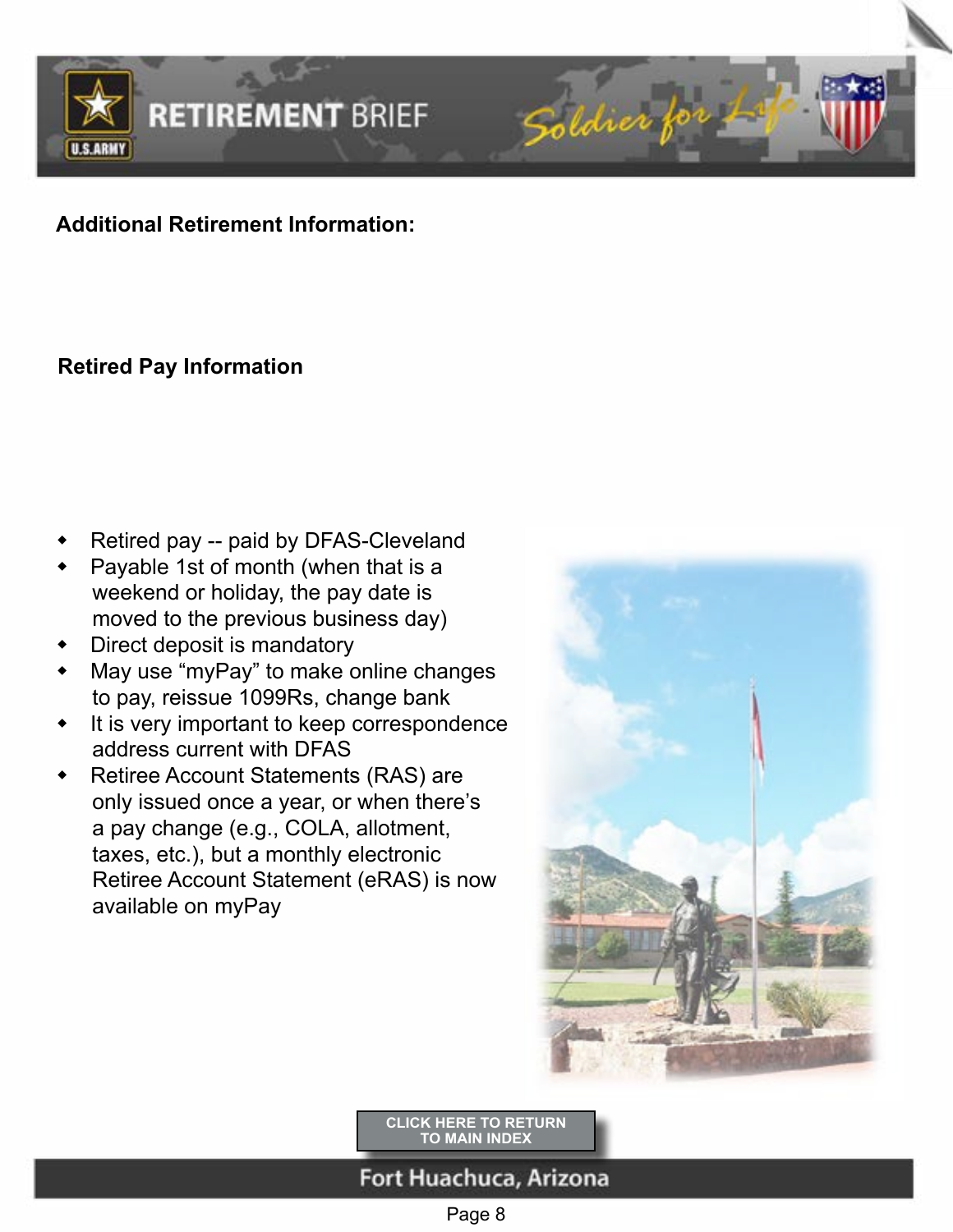

### **Retired Pay Information continued:**

## **Social Security Tax (FICA) (7.65%)**

FICA not deducted from retired pay

- When eligible, you will draw: **FULL** Social Security and **FULL** Military retired pay!
- Go to<http://www.ssa.gov> for in-depth Social Security information

### **Allotments**

- In retirement, permitted to have:
	- 6 "discretionary" (voluntary allotment)
	- You can have an unlimited amount of "non-discretionary" allotments (involuntary allotment)
- For recalled Soldiers at retirement:
	- NONE continue from active duty
	- ALL must be re-initiated after separation
- Can start/stop/change via myPay by visiting <https://mypay.dfas.mil>

CFC and SGLI deductions automatically stop upon retirement

### **Fort Huachuca Installation Retirement Ceremonies**

Contact the DPTMS Operations Officer for dates, times, and locations: (520)533-3217 Who is eligible?

- All DoD Employees (Civilian and Military)
- All Branches (Army, USAF, USMC, USN, Coast Guard)
- All components (Active Component, Reserve, and National Guard)
- It is NOT MANDATORY that Retiring Fort Huachuca Military personnel stand in a retirement ceremony but is strongly encouraged.

**[CLICK HERE TO RETURN](#page-2-0)  TO MAIN INDEX**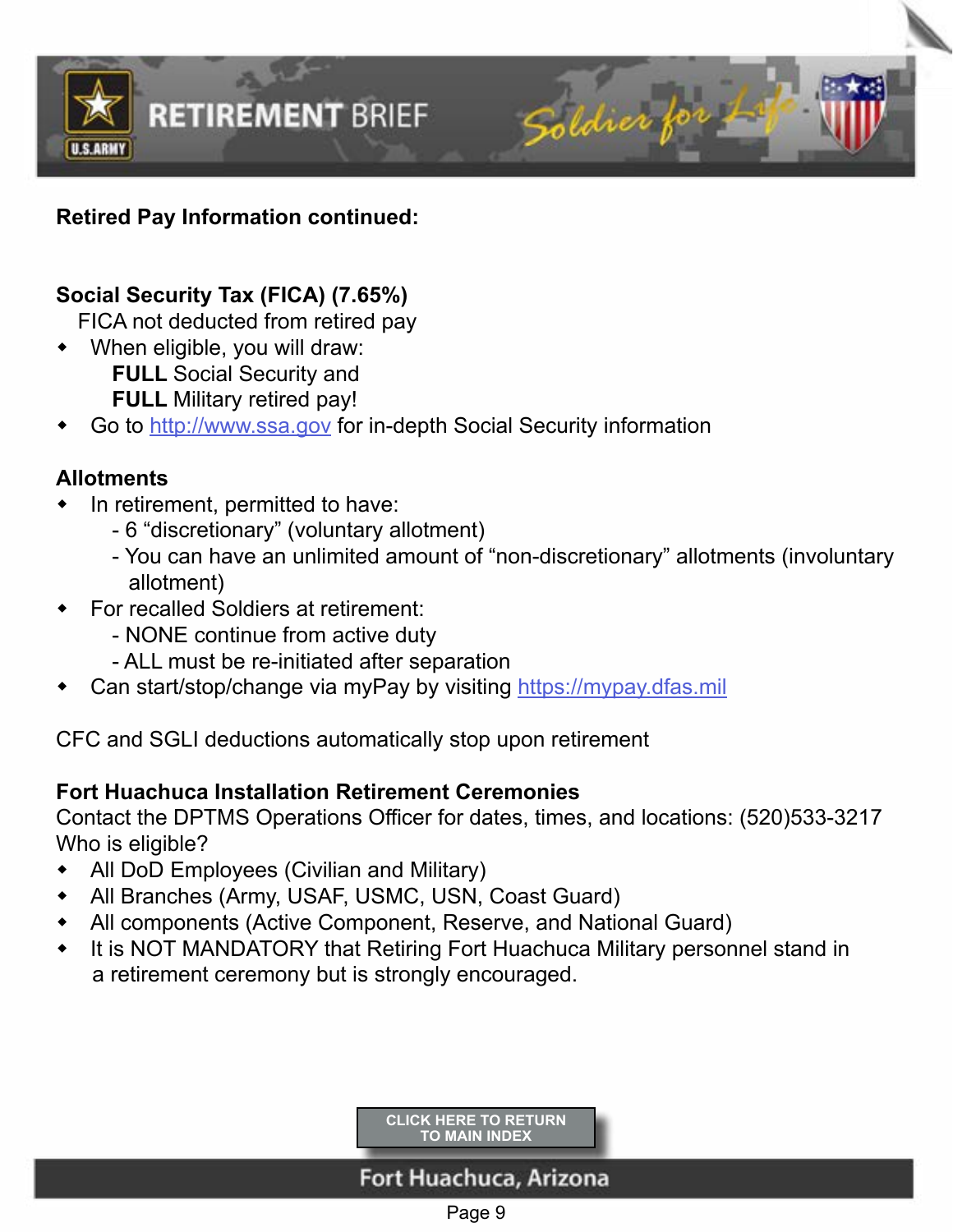

### **How can I stay up to date on information and changes after retirement?**

#### **Army Echoes**

Army Echoes informs Retired Soldiers, surviving spouses, and their Families on changes to their benefits and entitlements, developments within the Army, and how they can continue to support the Army.

### **Where can I read Echoes?** <https://soldierforlife.army.mil/retirement/echoes>

### **How do I subscribe to Echoes?**

The best way to subscribe depends on your status. If you are:

- A Retired Soldier collecting retired pay or the surviving spouse of a Soldier who is collecting a Survivor Benefit Plan annuity, just ensure that the Defense Finance and Accounting Service (DFAS) has your current mailing and email address. To update DFAS, create or update your myPay account. You may also call DFAS at 1-800-321-1080.
- A "Gray Area" Soldier (in the Retired Reserve not yet collecting retired pay), just ensure the Reserve Retirements Branch at the US Army Human Resources Command has your current mailing and email address by calling them at 1-888-276-9472.
- A surviving spouse of a Soldier and are NOT collecting a Survivor Benefit Plan annuity, use our subscription form to receive Echoes electronically. If you prefer to receive it by mail, send your name and address to the editor at ArmyEchoes@mail.mil.

An Active Duty, National Guard, or Army Reserve Soldier, use our subscription form, <https://soldierforlife.army.mil/retirement/echoes-subscription>, to receive Echoes electronically.

If your status is NOT listed above and you'd like to receive Echoes, use our subscription form, <https://soldierforlife.army.mil/retirement/echoes-subscription>, to receive Echoes electronically.

> **[CLICK HERE TO RETURN](#page-2-0)  TO MAIN INDEX**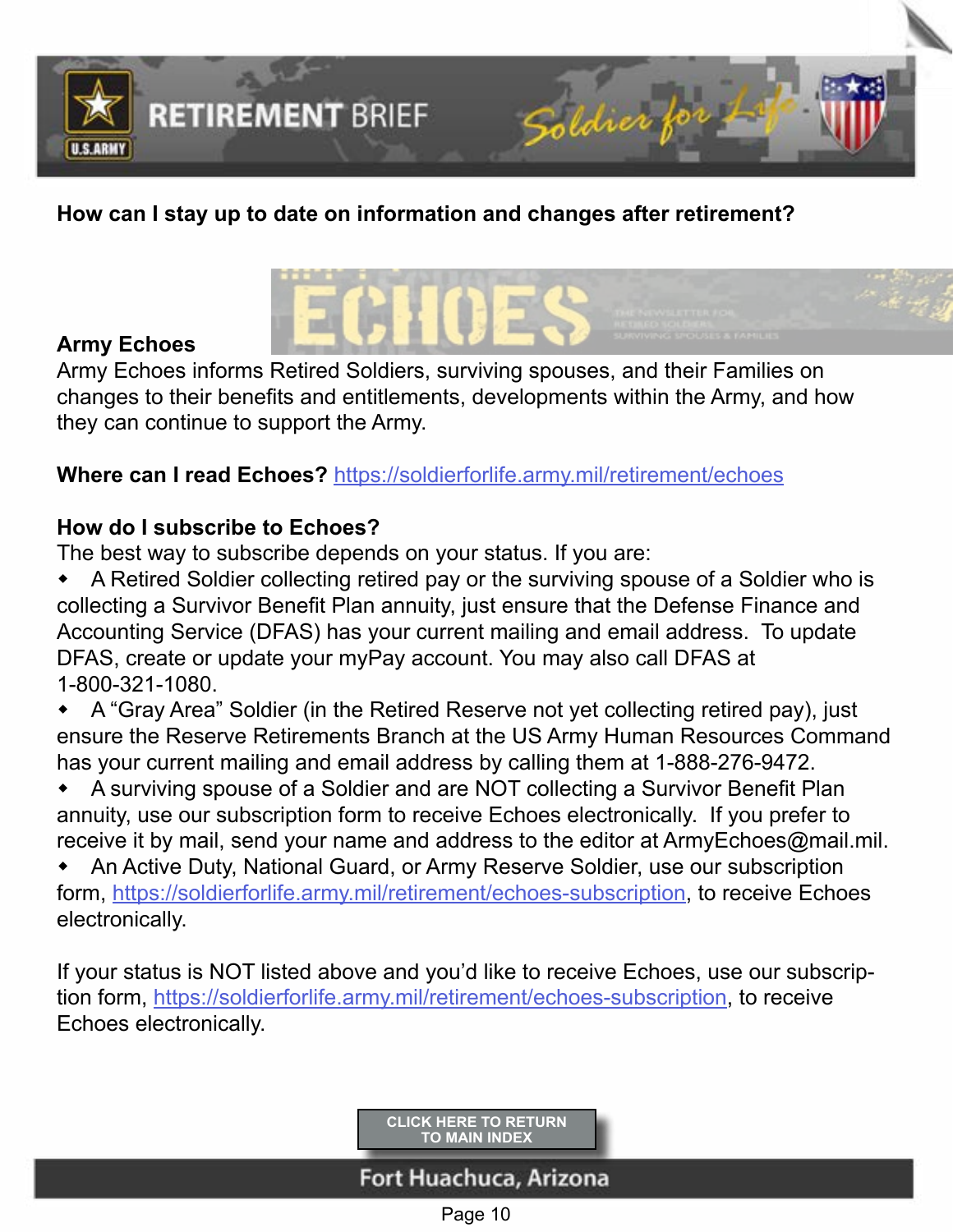<span id="page-10-0"></span>

### **DEFENSE MILITARY PAY OFFICE (DMPO) Building 41420, 40 Rhea Ave.**

Contact numbers: (520) 533-8214/0394 Hours: Mon – Fri 0800-1200 & 1300-1600

You are required to visit DMPO twice. The 1st visit will be made once you receive your retirement orders and DD Form 214 Worksheet (It is never too early for the 1st visit).

All FIRST visits will be completed in the afternoon (between the hours of 1230-1545) on a walk-in basis.

The 2nd visit will be made once you clear every organization on Fort Huachuca with the exception of the Separation Center Final Out.



**[CLICK HERE TO RETURN](#page-2-0)  TO MAIN INDEX**

Fort Huachuca, Arizona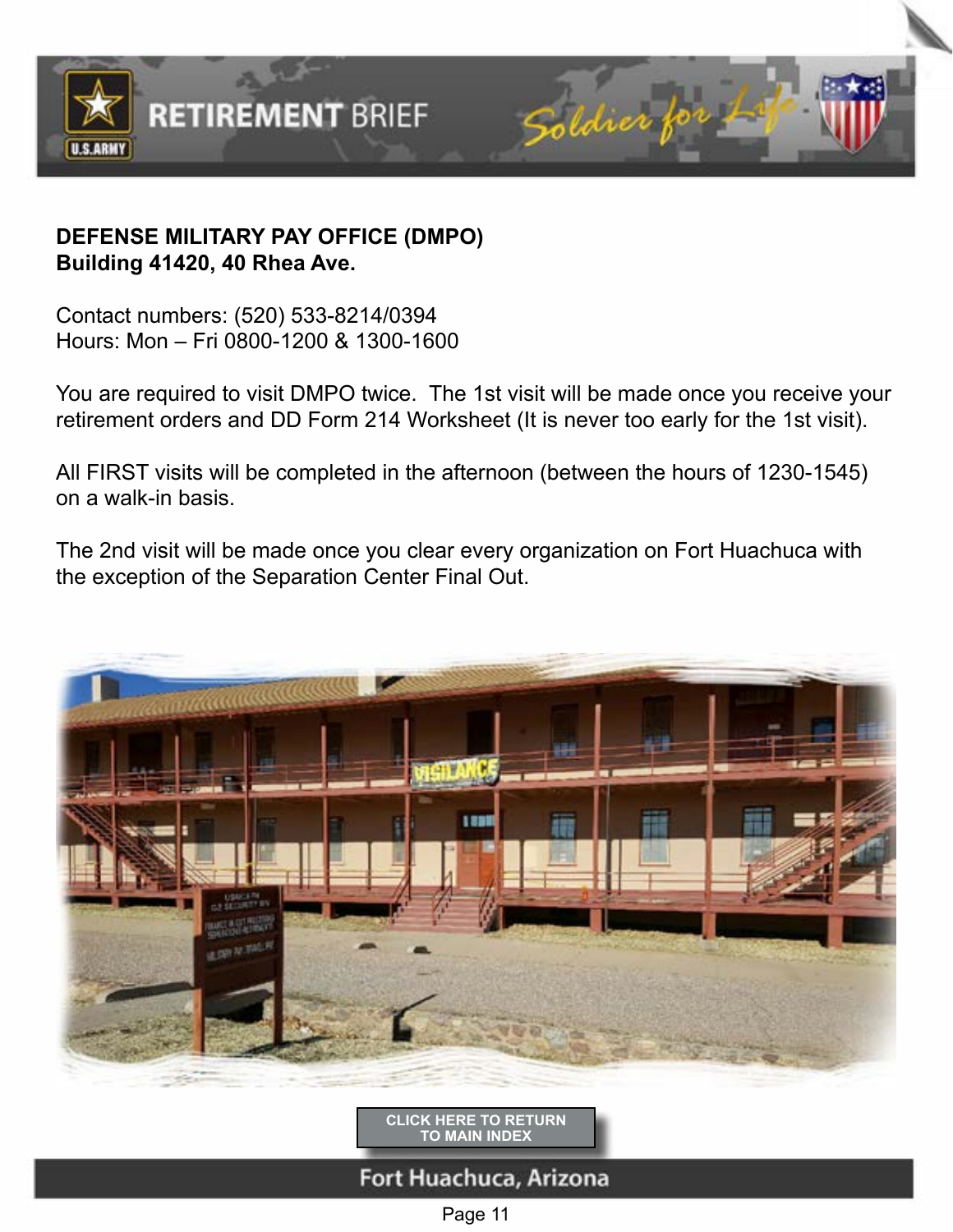

### **DEFENSE MILITARY PAY OFFICE (DMPO) Building 41420, 40 Rhea Ave.**

### **Your 1st Visit: Retirements**

- DD Form 2656, Retired Pay Data Sheet (obtained from Retirement Service Office in Whitside Hall)
- DD Form 214 Worksheet (obtained from Retirement Service Office in Whitside Hall)
- 3 copies of orders/amendments
- $\bullet$  Latest LES
- 2 copies of DA Form 31 (if taking leave, DA Form 31 must be signed and approved, obtain from S-1)
- DA Form 137-1 (Unit Clearing Record, received from S-1) or "Leave Verification" signed memorandum from Company Commander verifying duty status for the last 45 days.

#### **ALL MEMBERS ARE REQUIRED TO HAVE THIS FORM, EVEN IF NOT TAKING LEAVE!!! \*\*\*DA FORM 137-1: MUST BE SIGNED BY E-6 OR ABOVE, COMMANDER, OR ADJUTANT TO THE COMMANDER\*\*\* \*\*\*\*OTHERWISE IT WILL NOT BE ACCEPTED\*\*\*\***

**\*\*\*You will receive the over stamped copy of your orders required by the Separation Center on your 1st visit to DMPO.\*\*\***

> **[CLICK HERE TO RETURN](#page-2-0)  TO MAIN INDEX**

### Fort Huachuca, Arizona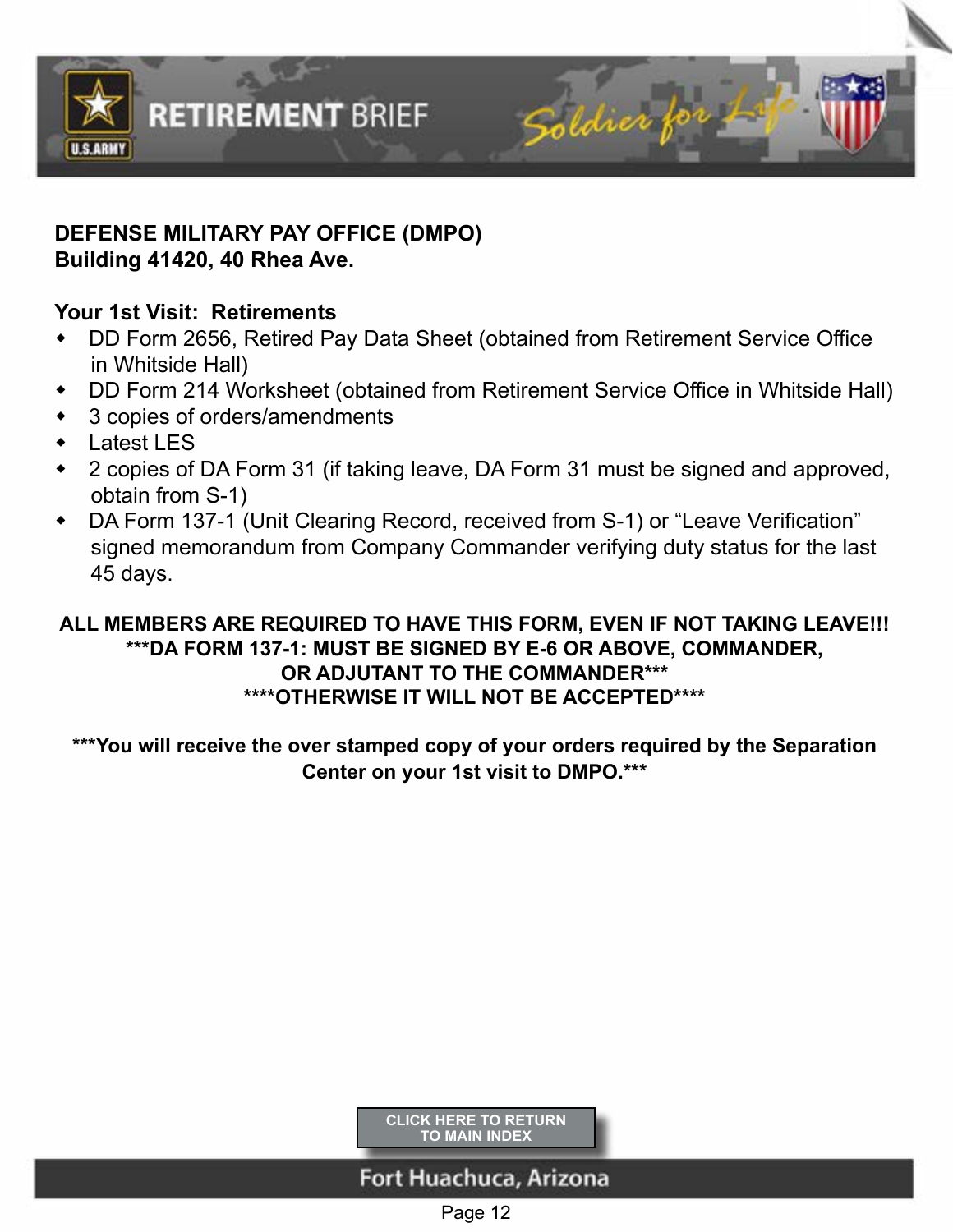

#### **DEFENSE MILITARY PAY OFFICE (DMPO) Building 41420, 40 Rhea Ave.**

### **Your 2nd Visit**

This will be before your Records Review appointment with the Separation Center. We will sign off on the 2nd page of the installation clearing papers at this time.

\*\*\*Soldiers will be cleared on the day prior to the start of any transitional leave or on the day of your Records Review appointment. Soldiers will not be cleared if ANY signatures are missing on the clearing papers (excluding Final Out at the Separation Center).\*\*\*



**[CLICK HERE TO RETURN](#page-2-0)  TO MAIN INDEX**

Fort Huachuca, Arizona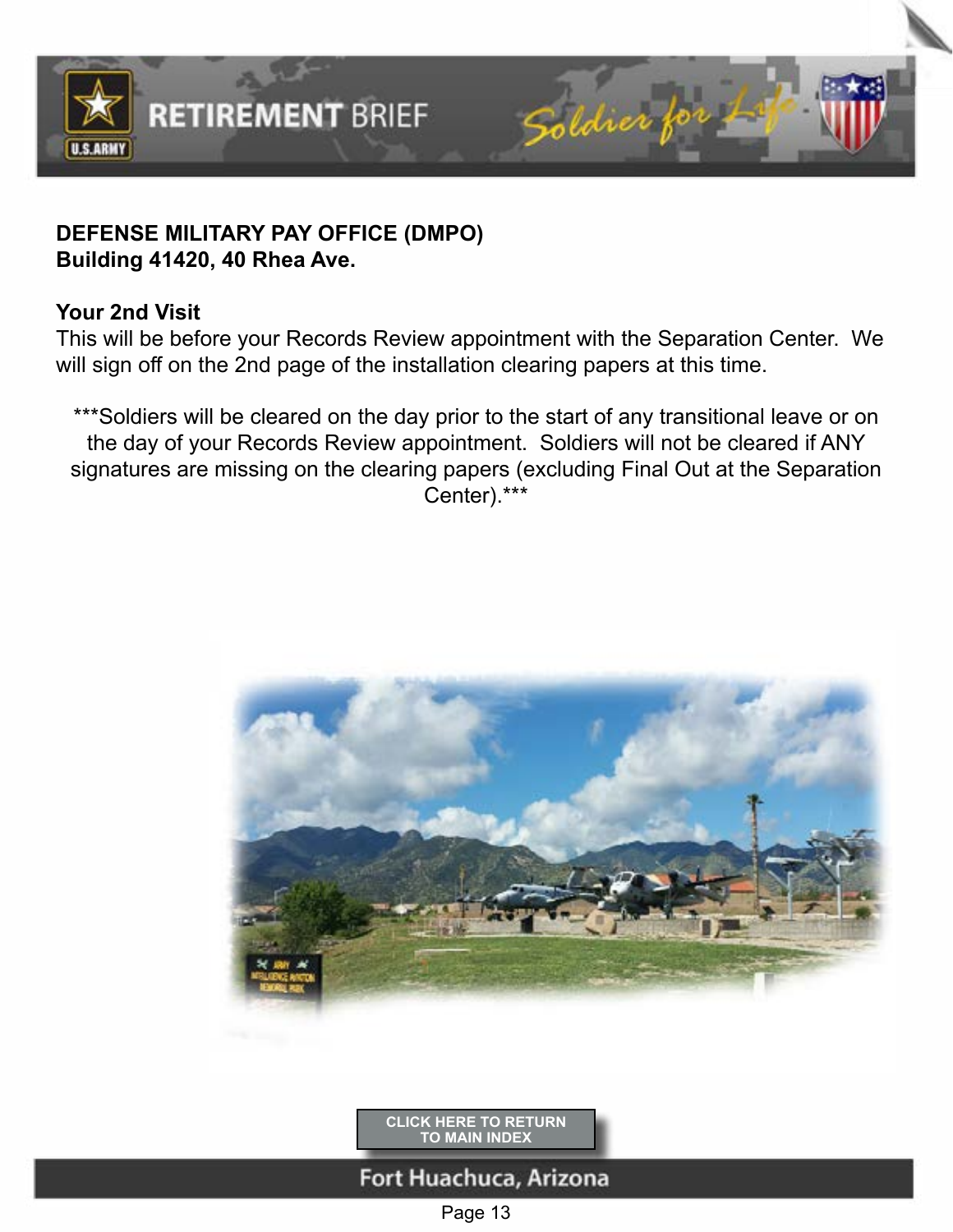

### **DEFENSE MILITARY PAY OFFICE (DMPO) Building 41420, 40 Rhea Ave.**

**Other Information**

## **Transition Administrative Absence (TAA) & Involuntary Separation Administration Absence (ISAA)**

TAA/ISAA (previously known as Permissive Temporary Duty) may be authorized. (See AR 600-8-10 for clarification or for approval speak to your Command).

### **Leave**

- If you live in barracks: You will receive Fort Huachuca W/O dependent rate when transition leave starts
- $\bullet$  If authorized, leave may be taken for the number of days accrued as of the last day of active duty. At no time may a soldier take more leave days than what they have accrued.

## **Accrued Leave Sell**

- Limit of 60 days may be sold throughout entire military career (Reservists: no limit)
- You may decide to sell a portion or all of your leave
- Leave sold will be paid along with final active duty pay taxed at 25% for Federal Tax; State depends on which residency Soldier is claiming

**[CLICK HERE TO RETURN](#page-2-0)  TO MAIN INDEX**

## Fort Huachuca, Arizona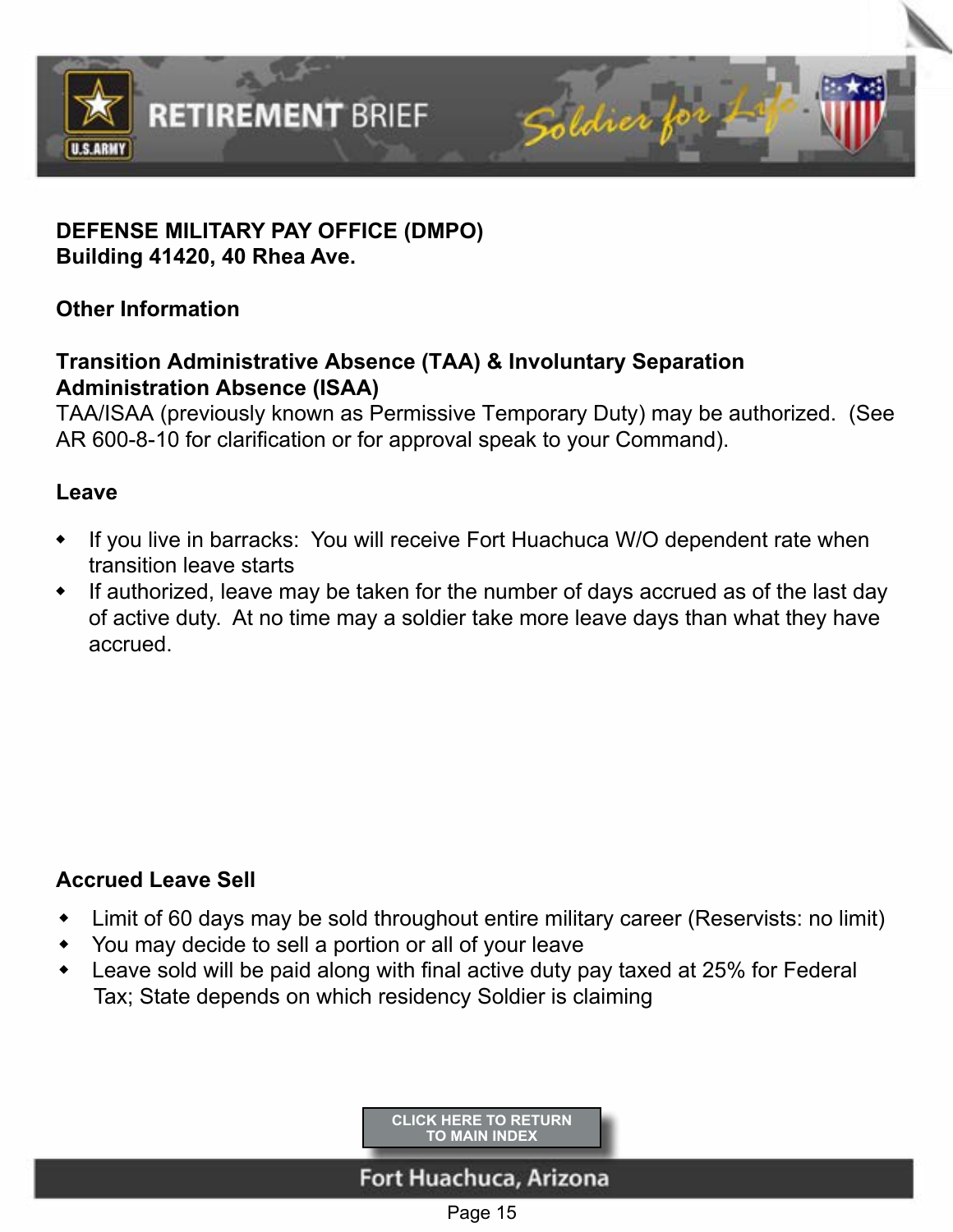

### **DEFENSE MILITARY PAY OFFICE (DMPO) Building 41420, 40 Rhea Ave.**

**RETIREMENT BRIEF** 

#### **TSP**

The TSP deduction is stopped the month before retirement. There are many options available if you are enrolled in TSP and have a balance over \$200. Please reference the website for detailed information and publications:

### <https://www.tsp.gov/index.shtml>

\*\*\*You must make sure your address on record for TSP is up to date 30 days out from separation. Once a separation has been input into your account it is too late to change the address that you have on file with TSP.\*\*\*

### **MGIB \$600 Buy Up Program**

Some Service members may contribute up to an additional \$600 to the GI Bill to receive increased monthly benefits. For an additional \$600 contribution, you may receive up to \$5400 in additional GI Bill benefits. The increased benefit is only payable after leaving active duty, and the additional contribution must be made while on active duty. For additional information and eligibility contact the Education Center.

## **ALLOTMENTS**

For Retirees, all allotments will pay during the month of retirement and most will be systematically rolled-over from the Active Pay System. Any allotments needing stopping prior to reaching the Retired Pay System must be processed the month prior to retirement.

> **[CLICK HERE TO RETURN](#page-2-0)  TO MAIN INDEX**

## Fort Huachuca, Arizona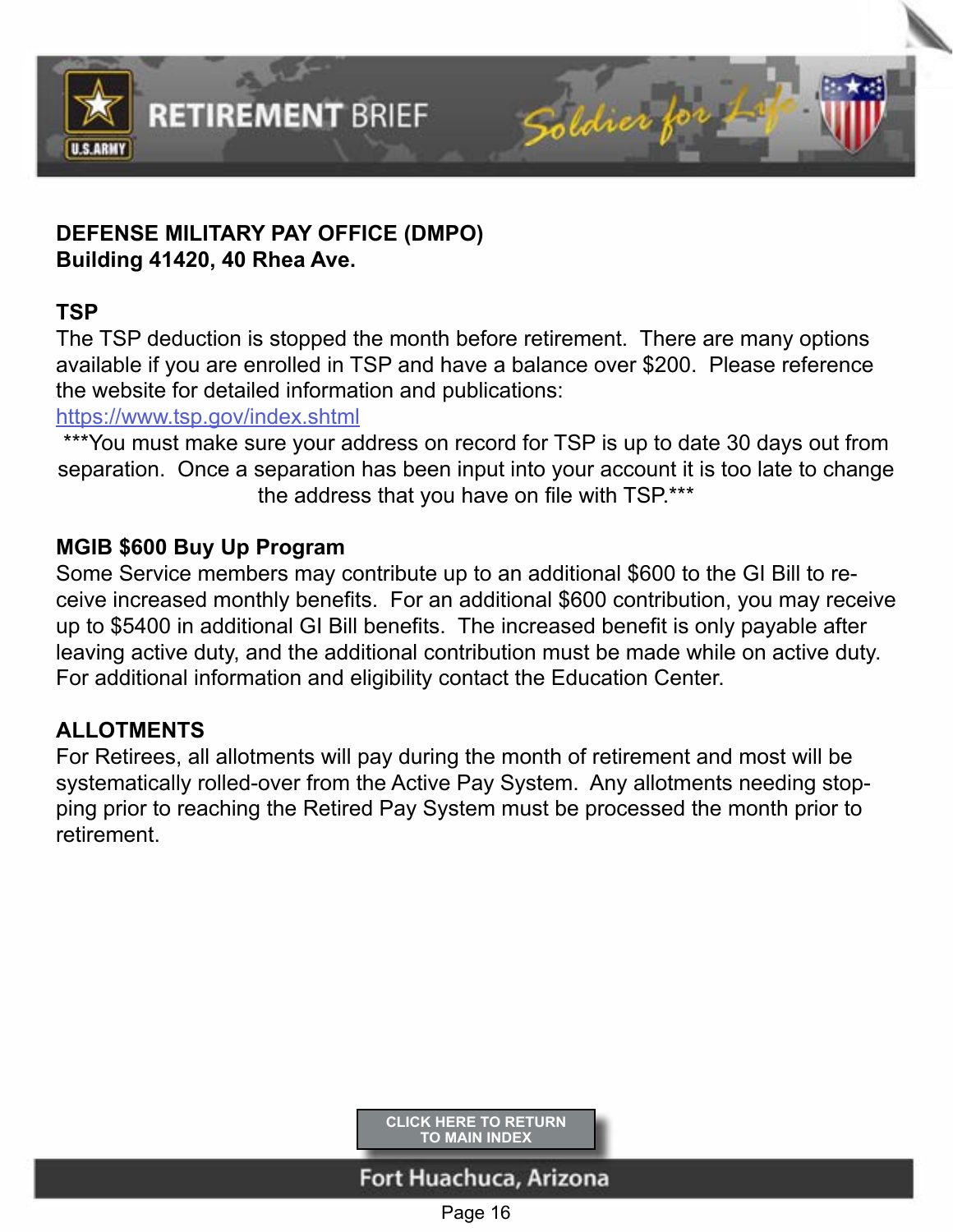

### **DEFENSE MILITARY PAY OFFICE (DMPO) Building 41420, 40 Rhea Ave.**

**RETIREMENT BRIEF** 

### **Final Pay**

Your final Active Duty pay will be paid to you 3-10 business days from the date of separation/retirement. \*\*\*\*Retirees: 100%\*\*\*\*

#### **LES/W2**

Your final LES and W-2 will be mailed to you to the address provided on your DD Form 214 worksheet. Please ensure the address is correct. These documents would be posted to your MyPay account: <https://mypay.dfas.mil>

To continue to use MyPay, a password must be establish and USERID must be known. Currently most soldiers use their CAC to gain access to MyPay. Upon retirement, the CAC may no longer be available. This should be done prior to the last day of active duty.

### **DEBTS**

Soldiers must be aware that DMPO will take action to accelerate collection of outstanding debts to ensure collection before date of retirement. These debts may include pay and allowances, statement of charges, travel pay, tuition assistance, etc. If the Soldier has an allotment for an AER loan, DMPO will communicate with the Army Community Service (ACS) to obtain a DD Form 139 (pay adjustment authorization) to collect the remaining balance owed.

### **Helpful Information**

Computing retired military pay: <http://www.military.com/benefits/military-pay/computing-retired-military-pay.html>

### **Retirement Inquiries**

Phone: 1-800-321-1080, OCONUS: 1-216-522-5955 Fax: 1-800-469-6559

## **Other contact numbers for the Fort Huachuca DMPO:**

(520) 533-2982/3769/8215/2011/8214/0394/2616

**[CLICK HERE TO RETURN](#page-2-0)  TO MAIN INDEX**

## Fort Huachuca, Arizona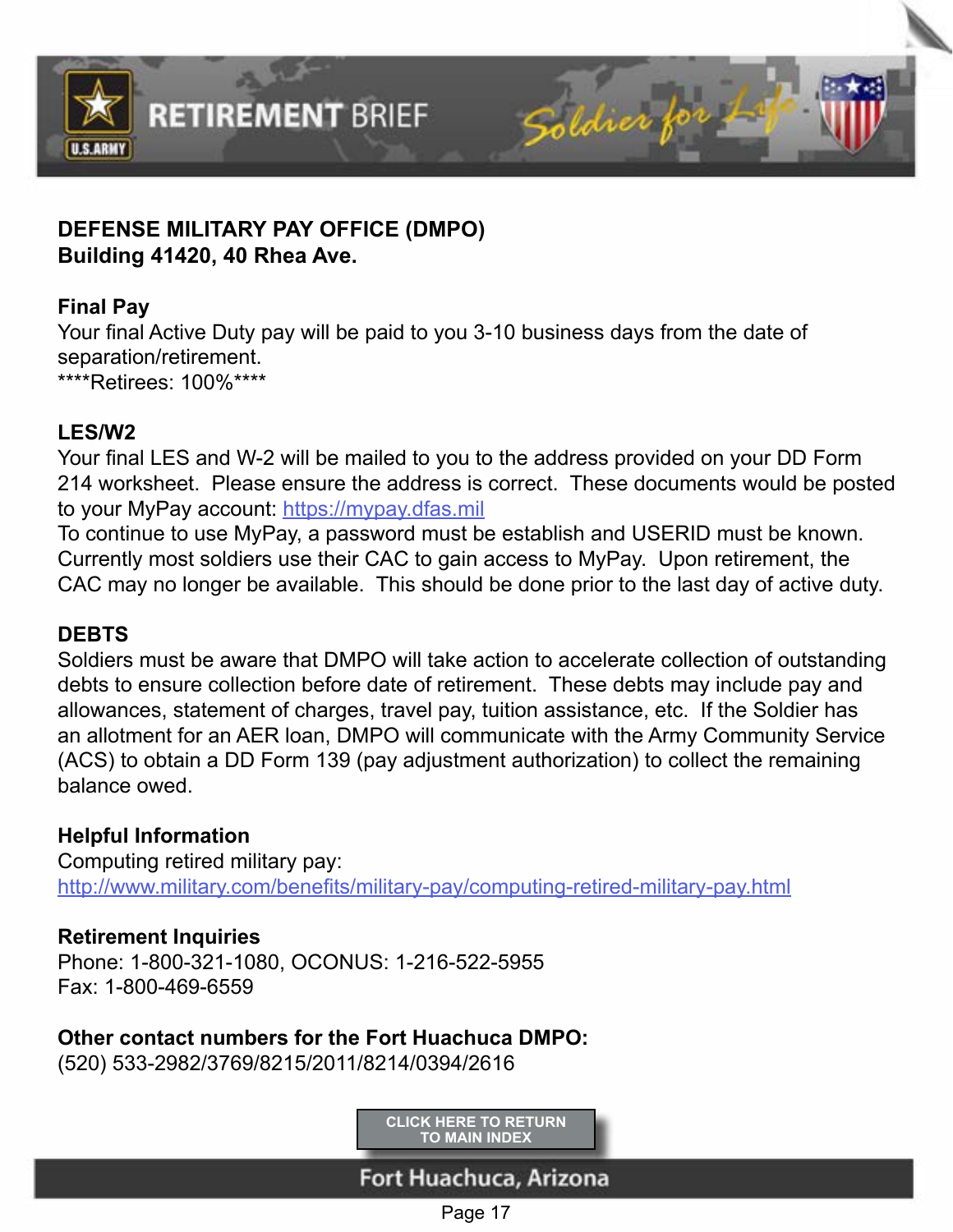<span id="page-16-0"></span>

### **TRANSITION ASSISTANCE PROGRAM (TAP) Building 22420, Butler Road**

The Fort Huachuca Transition Assistance Program (TAP) Center provides you with the services, products, and counseling to successfully transition into a civilian career. Army Regulation 600-81 (TAP) requires all separating active duty and reserve component members serving more than 180 days of continuous active duty to complete SFL-TAP, except Soldiers in an initial entry status.



Retiring Soldiers are eligible to begin using TAP services 24 months prior to their anticipated retirement date, separating soldiers are eligible to begin 18 months prior to their anticipated separation date. All separating Soldiers must register for TAP not later than 365 days prior to their separation date. Soldiers do NOT have to wait or retirement or separation orders to begin using TAP services.

Family members of transitioning Soldiers are eligible for TAP services and are highly encouraged to attend. Non-retiring Soldiers and their family members remain eligible for 180 days after their separation date to use services at any TAP Center worldwide, retirees and their families have lifetime eligibility for TAP services.

Department of the Army civilian employees are eligible for transition services if they are subject to Reduction in Force (RIF) or Base Realignment and Closure (BRAC), or upon retirement from federal civil service. Both the civilian employee and their family members can receive TAP services up to 180 days after their sponsor's separation date.



Page 18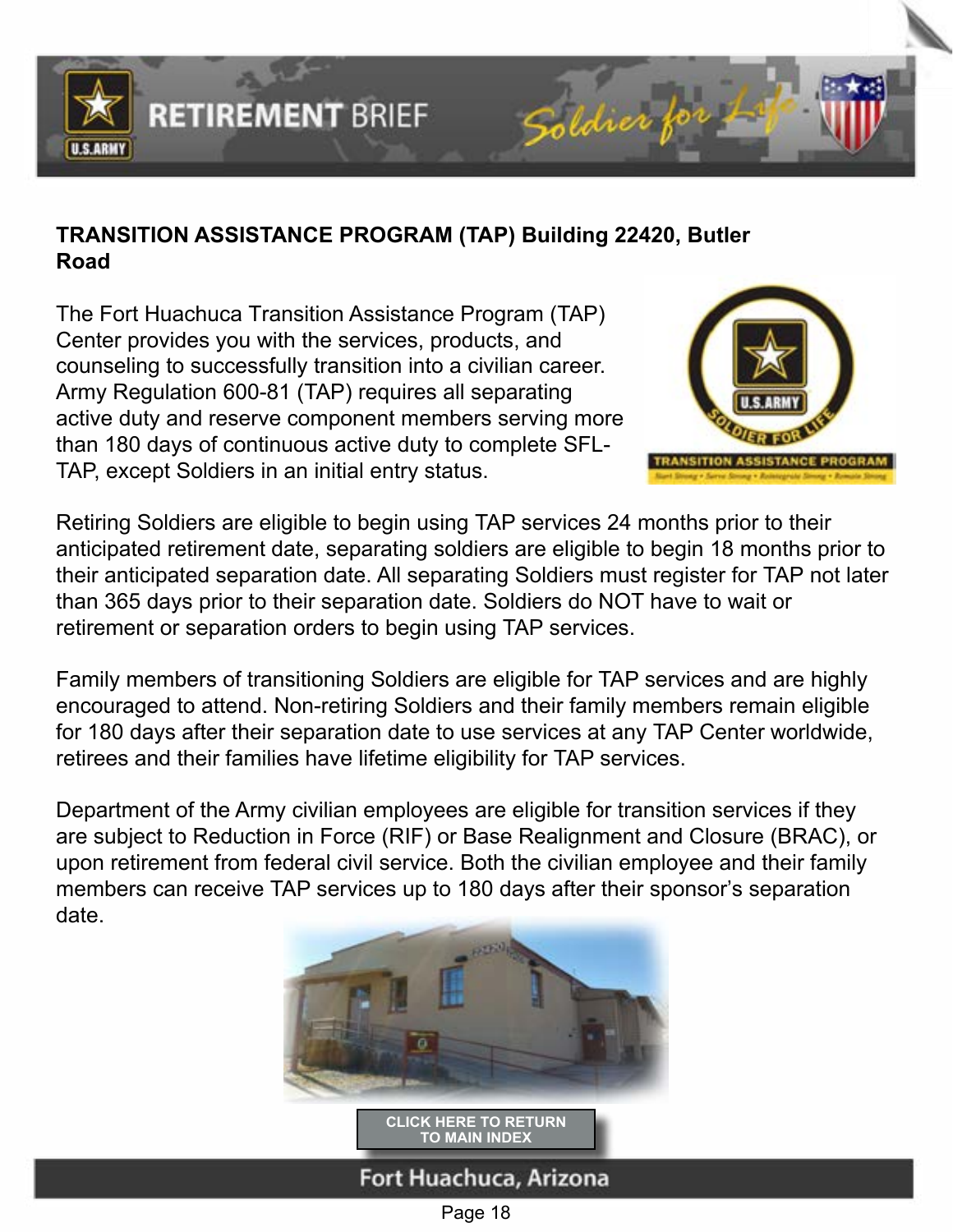

### **TRANSITION ASSISTANCE PROGRAM (TAP) Building 22420 on Butler Road**

The TAP process must be initiated early (24 months out for retiring Soldiers, 18 months for separating Soldiers) to prevent conflicts between unit/mission requirements and TAP services. This also ensures compliance with DOD/Army timeliness standards and increases the program's effectiveness in preparing Soldiers for a successful transition.

The Veterans' Opportunity to Work (VOW) Hire Heroes Act of 2011 mandates that Service Members (of ALL military branches) separating from a Title 10 active duty tour of greater than 180 of continuous days must complete VOW requirements and the DOD's Career Readiness Standards (CRS) NLT 12 months prior to separation. The Service Member must complete the requirements below:

#### **VOW Requirements:**

- Preseparation counseling and initiating the DD Form 2648
- Attend the Department of Veterans Affairs (VA) Benefits Briefings I & II
- Attend the Department of Labor's (DOL) Employment Workshop

### **DOD CRS Requirements:**

- Create a DS (user name & password) login and register for eBenefits
- Complete a 12-month post-separation budget
- Complete an Individual Transition Plan (ITP)
- Complete a Continuum of Service briefing (AC only)
- Complete a Gap Analysis
- Documented requirements & eligibility for certification, licensure or apprenticeship
- Complete an Individual Assessment Tool
- Complete a job application packet (resume, references, 2 job applications or proof of
- employment)
- Receive a DOL Gold Card and information on
- Attend a CAPSTONE event to verify VOW/CRS requirements are completed
- Complete the DD Form 2648 (and receive a digitally signed copy)

**[CLICK HERE TO RETURN](#page-2-0)  TO MAIN INDEX**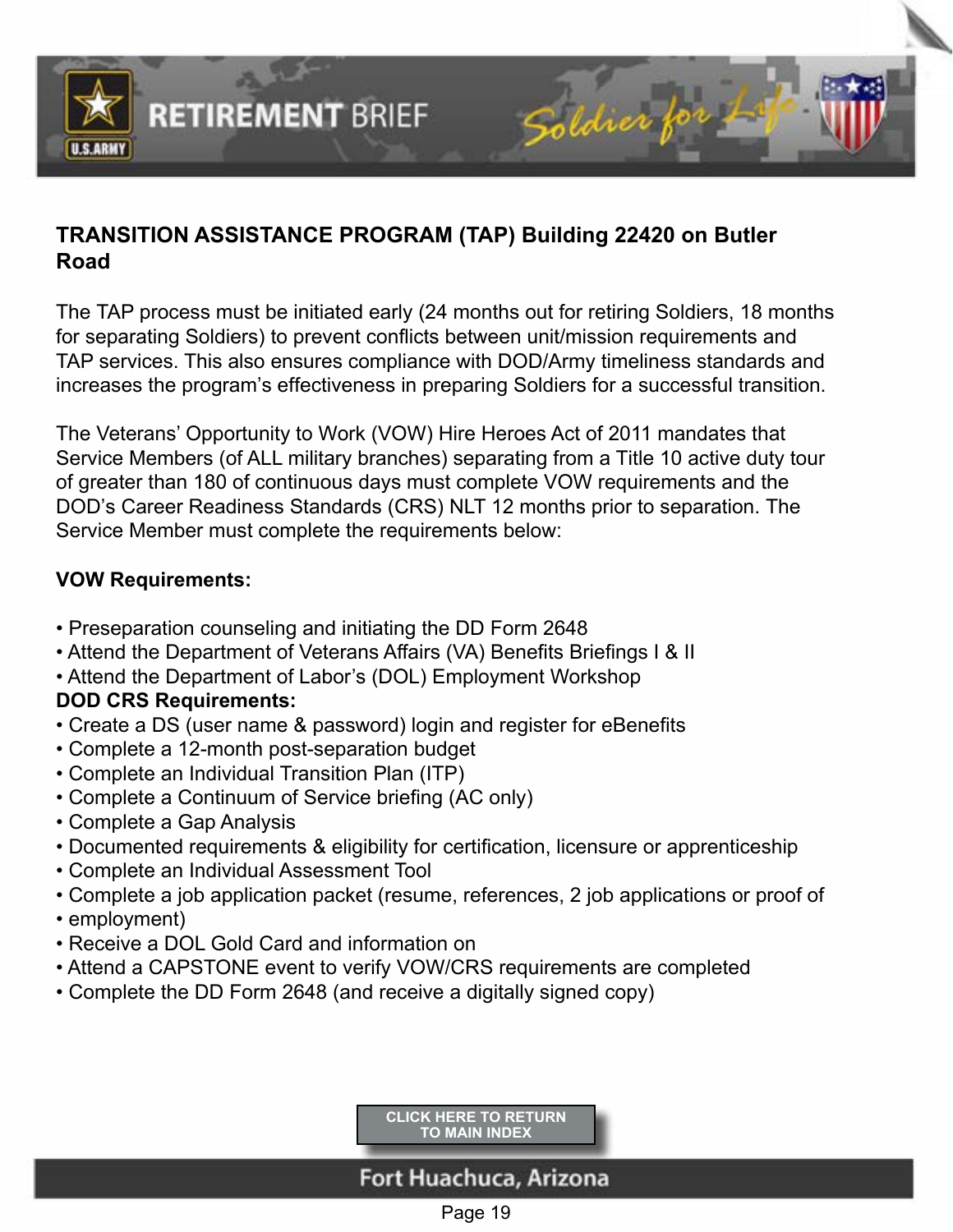

## **TRANSITION ASSISTANCE PROGRAM (TAP) Building 22420, Butler Road**

#### **How to Register:**

Soldiers register for TAP online, and may receive assistance with the online registration process at the TAP Center computer lab:

• Pre-register for TAP at https://www.sfl-tap.army.mil

**RETIREMENT BRIEF** 

- Register at https://www.dodtap.mil/ to initiate the DD Form 2648
- In-person registration is at Bldg 22420, Room 1, Fort Huachuca, AZ

Soldiers register and initiate the DD Form 2648 eForm online, but must call the TAP Center to schedule an appointment for an Initial Counseling once they complete the online process. Out-of-town Soldiers may complete their Initial Counseling telephonically. Soldiers will schedule their TAP training upon completion of their initial counseling, and must keep their unit chain of command informed of dates/times of their TAP training and appointments.

Soldiers at remote duty locations (USAREC, ROTC, reserve component) may receive services at any DOD TAP Center. Other locations in Arizona include Marine Corps Air Station Yuma, Luke Air Force Base, and Davis Monthan Air Force Base, but they must still transition through Fort Huachuca even if TAP requirements are completed online or at another service's TAP site.

Although Soldiers may choose to receive services in the TAP Center or online via either JKO or the TAP Virtual Center, face to face service at the TAP Center is always the preferred method. Either way, you will be advised of what you need to do next. Contact the TAP Center to confirm your first appointment and begin your transition process.

> **[CLICK HERE TO RETURN](#page-2-0)  TO MAIN INDEX**

## Fort Huachuca, Arizona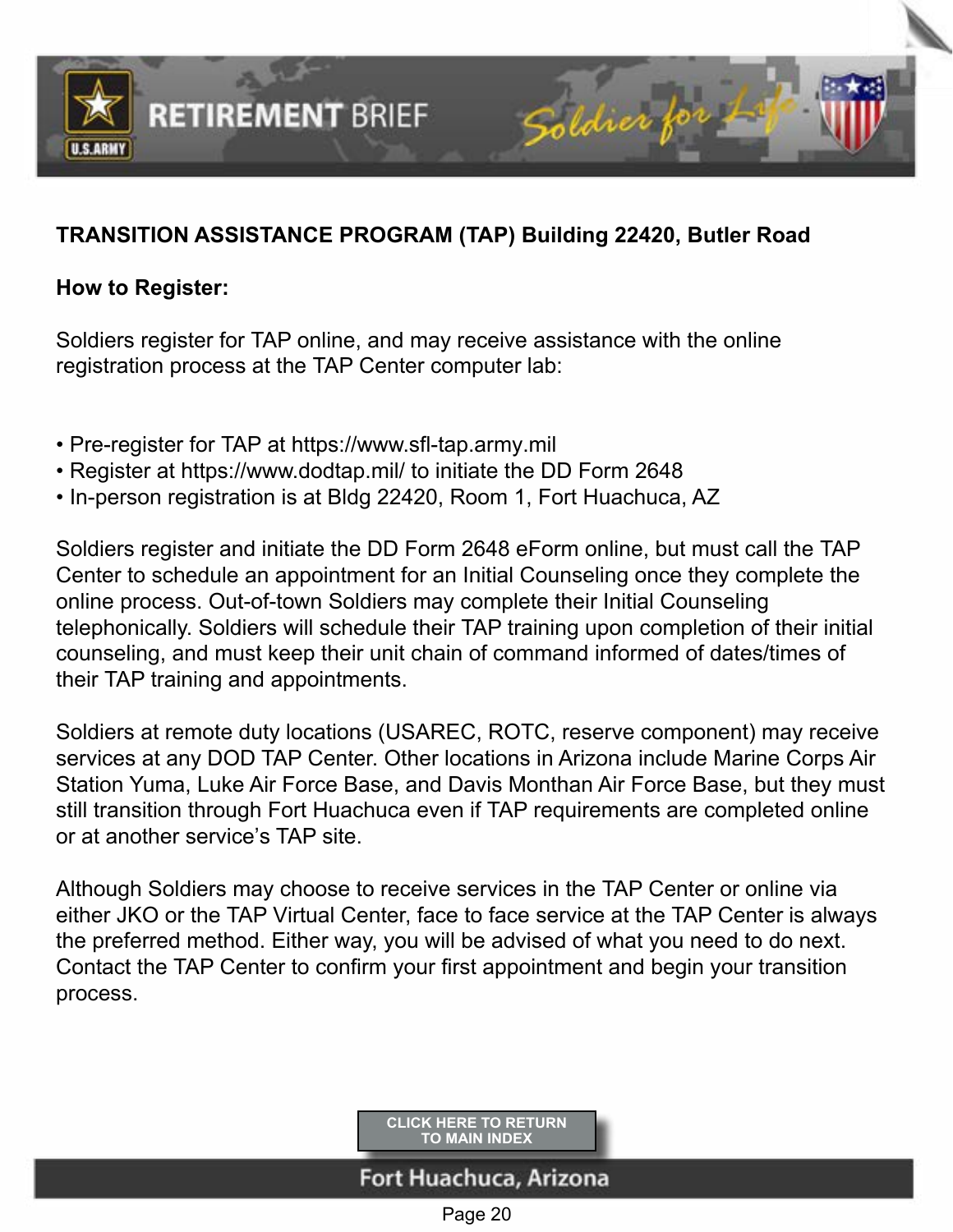

### **TRANSITION ASSISTANCE PROGRAM (TAP) Building 22420 on Butler Road**

The Distributed Transition Timeline outlined in AR 600-81 is the Army's preferred method for mapping out an Individual Transition Plan for projected losses (ETS and retirement). Soldiers are strongly encouraged to keep within the timeline to ensure adequate time to complete SFL-TAP requirements while continuing to meet unit and mission requirements while preparing for post-service success.

Involuntary separations due to a chapter action, reduction in force, qualitative management program, and officer separation boards / selective early retirement boards result in a much shorter timeline for separation. Unit leaders must ensure those Soldiers identified for involuntary separation are sent to TAP to initiate services as quickly as possible. While there is not enough time to use the Army's distributed timeline, in most cases there is still adequate time to complete all VOW and CRS requirements.

Once transitioning Soldiers meet all VOW/CRS requirements, they must schedule and attend a CAPSTONE Event NLT 90 days from their separation date. The DD Form 2648 is completed and sent to the unit commander or designated representative for digital signature and is printed once it is completed. This form is brought back to the TAP Center during clearing/outprocessing. The DD Form 2648 is a required document permanently filed with the Soldier's official records when outprocessing is completed at Whitside Hall and the final DD Form 214 is completed and issued.

TAP Center hours of operation are Monday through Friday from 0730 to 1630. The center is open on installation training holidays and closed on all Federal Holi-days. TAP Center is located in Bldg 22420, Butler Road, Ft Huachuca, AZ. You can reach us by phone at (520) 533-5764.

> **[CLICK HERE TO RETURN](#page-2-0)  TO MAIN INDEX**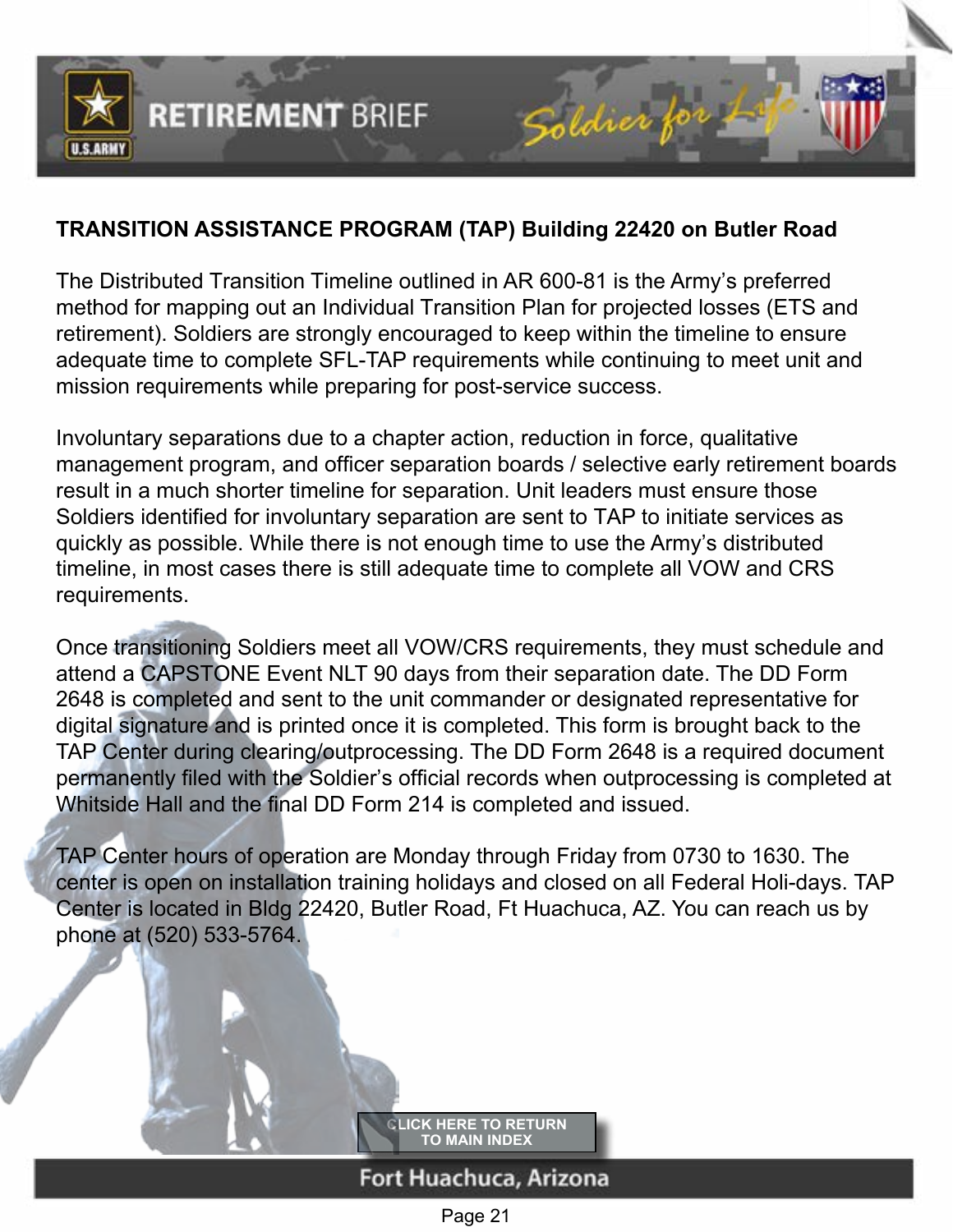<span id="page-20-0"></span>

### **EDUCATION CENTER Building 52104, 2288 LaGuardia Street Phone: (520) 533-3010/2255**

**RETIREMENT BRIEF** 



Per AR 621-5 and IAW Title 10 USC 1142 "all Soldiers transitioning from active duty will be counseled individually concerning their Veteran's educational benefits prior to their transition from active duty." Once you take this brief, and submit the required documents, you will receive a copy of your DD Form 214 worksheet via email from the Separation Center. You will then visit the Education Center to be counseled on your VA benefits.

### **\*\*Post 9/11 GI Bill Service Obligation\*\***

There was a four-year service obligation when the transfer of the Post 9/11 Bill was requested.

- Both transferor and transferee are jointly liable for any payment of Post 9/11 GI Bill benefits

- Both are recouped for the GI Bill money that was spent if time was not served See an Army Education Counselor for clarification, or call: (520) 533-3010

Please contact the Education Center at (520) 533-3010/2255 if you have additional questions or visit our website for additional resources:

[https://home.army.mil/huachuca/index.php/about/Garrison/directorate-human](https://www.ikn.army.mil/apps/IKNWMS/Home/WebSite/EducationServices)resources/continuing-education-services

> **[CLICK HERE TO RETURN](#page-2-0)  TO MAIN INDEX**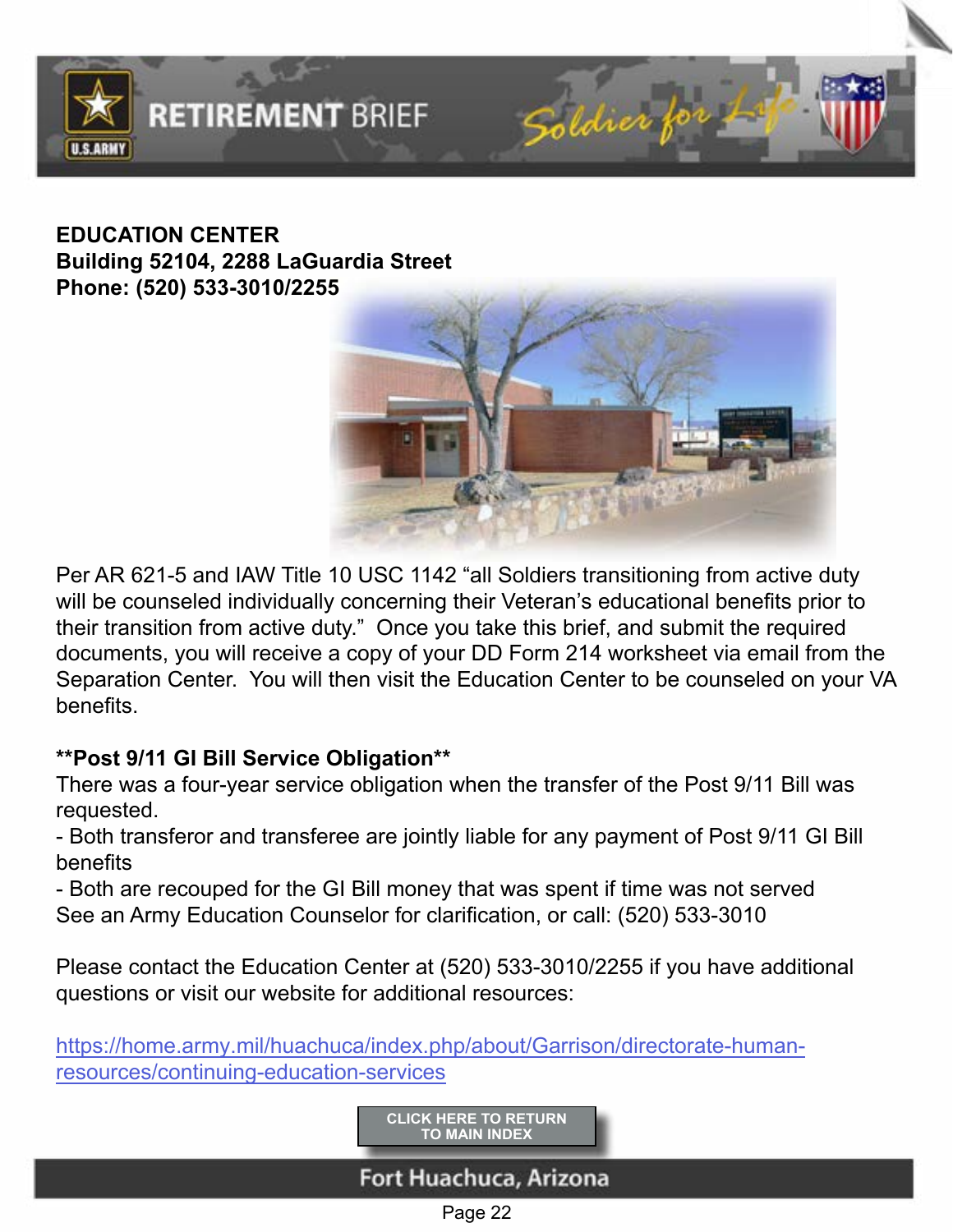<span id="page-21-0"></span>

## **HOUSING SERVICES OFFICE (HSO) (OFF-POST) Building 52065**

**RETIREMENT BRIEF** 

### **How to clear Off-Post Housing residents**

If you have received a utility deposit waiver for your electric utility, you must settle up your final estimated bill with the utility company by visiting Sulphur Springs Valley Electric Coop. prior to receiving a clearing stamp at the HSO.

To clear housing, bring clearing slip from the utility company, copy of orders, and clearing papers into the HSO.

If you cannot remember whether or not you received a utility waiver, or for any other questions, call the HSO at (520) 533-3611.



**[CLICK HERE TO RETURN](#page-2-0)  TO MAIN INDEX**

### Fort Huachuca, Arizona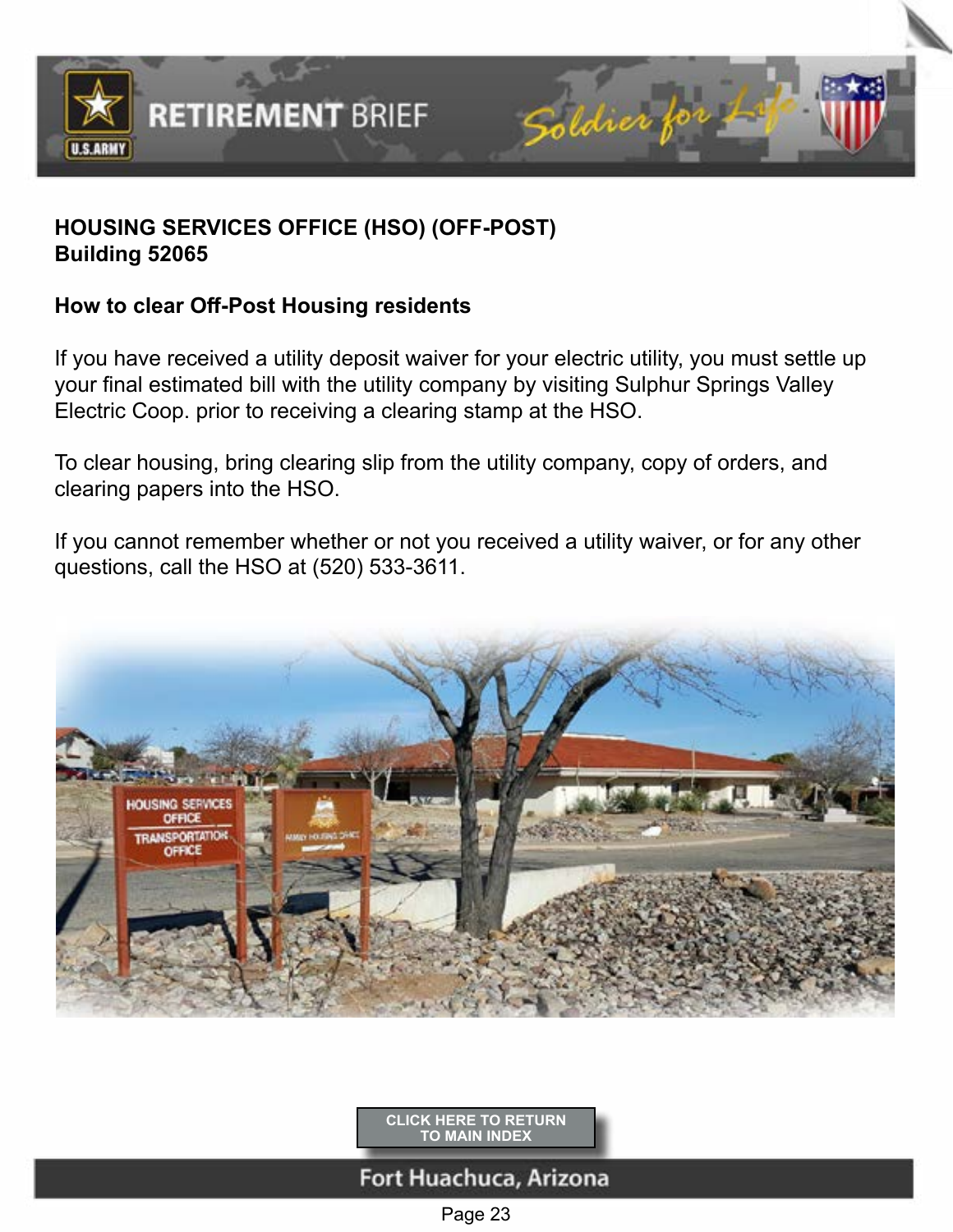<span id="page-22-0"></span>

### **FAMILY HOUSING OFFICE (ON-POST) Building 52065**

### **How to clear On-Post Family Housing residents:**

- Submit 30 day notice to vacate to Mountain Vista Communities Management Office, Building 52065 on the corner of Smith and Arizona
- Bring one copy of your orders to attach to 30 day notice to vacate
- Schedule Pre-Termination and Final inspection
- Read over the Appendix A: Move Out Checklist in the Resident Handbook

## Resident Handbook is posted on the community website:

[www.mountainvistacommunities.com](http://www.mountainvistacommunities.com)

Finance stops allotment 30 days prior to your separation date. If you move out the same month as separation, rent will be paid by you. See the bookkeeper for more information.

All (520) 515-9000 for any On-Post Family housing questions.



**[CLICK HERE TO RETURN](#page-2-0)  TO MAIN INDEX**

## Fort Huachuca, Arizona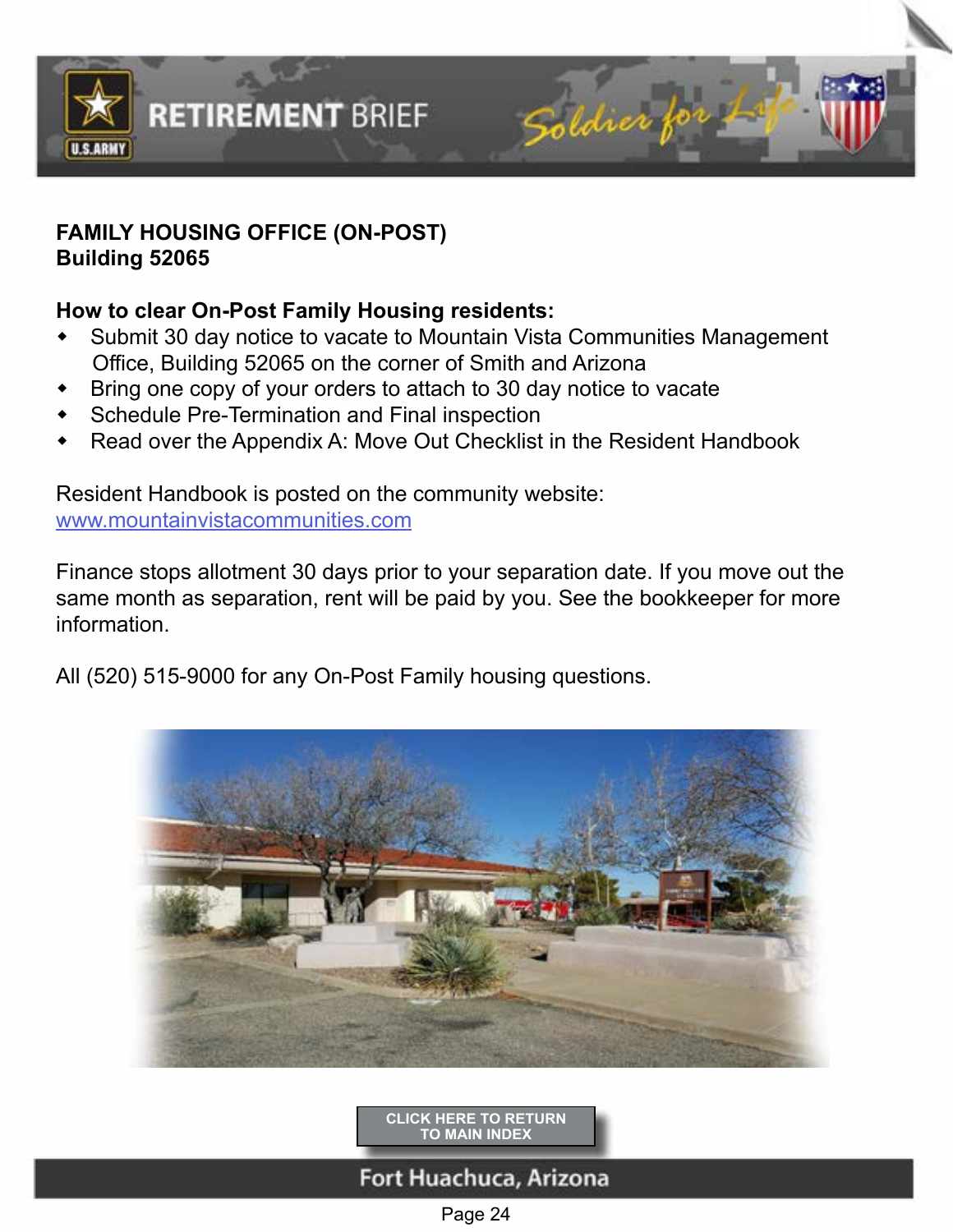

### **FAMILY HOUSING OFFICE (ON-POST) Building 52065**

### **On-Post Housing Move Out Information**

### **Preparing for Final Inspection**

- Completion of cleaning (see appendix A & B in Resident Handbook)
- Primer and paint any resident painted walls back to the original color
- Dispose of trash from home and yard; drop off any trash at the maintenance building dumpsters. Trash bin must be empty

### **Final Rent Payment**

- Once your property has been cleared and final payment has been received, Mountain Vista Communities will stop collection of your BAH allotment
- Remember your rent is paid one month in arrears, so pro-rated rent will be returned to you approximately 14 business days after final rent payment is received by Mountain Vista Communities

### **Your BAH**

The Final Account Statement is your proof of clearance from Fort Huachuca





Fort Huachuca, Arizona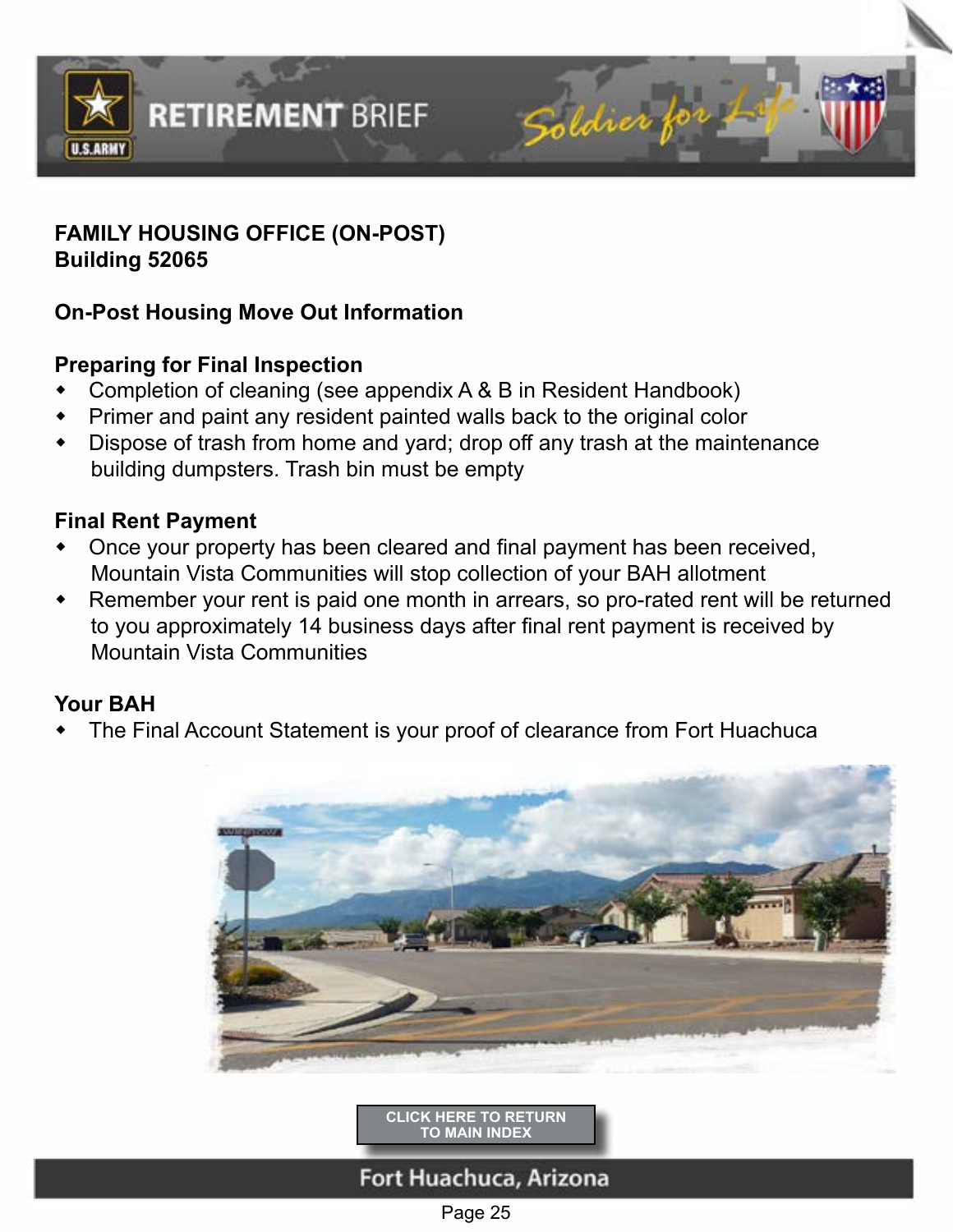

### **FAMILY HOUSING OFFICE (ON-POST) Building 52065**

## **On-Post Housing Move Out Information continued**

**Final Account Statement (FAS)** - Your FAS will be issued to you by the housing office when:

- $\bullet$  Property is cleared
- Keys, etc. turned in during final inspection
- See the MVC book keeper immediately following final inspection to settle damage/ disposal/utility/rent fees assessed

### **Inspection**

- The inspection will be done by a representative of MVC, and last approximately 30-45 minutes.
- Inspector's schedule is precise, if you are not ready for inspection, you may have to reschedule for a later date, thereby increasing the amount of rent due.
- You will be held responsible for obvious new damages such as holes in the walls, broken light fixtures, and damaged floor titles – not normal wear and tear.
- Yard must be maintained and all pet waste, satelite dishes, and cigarette butts removed. There is a charge to dispose of items left.

### **Turn-in Items**

At the time of your inspection the inspector will collect from you the following items: all keys, garage door remotes, and community center access cards.

> **[CLICK HERE TO RETURN](#page-2-0)  TO MAIN INDEX**

## Fort Huachuca, Arizona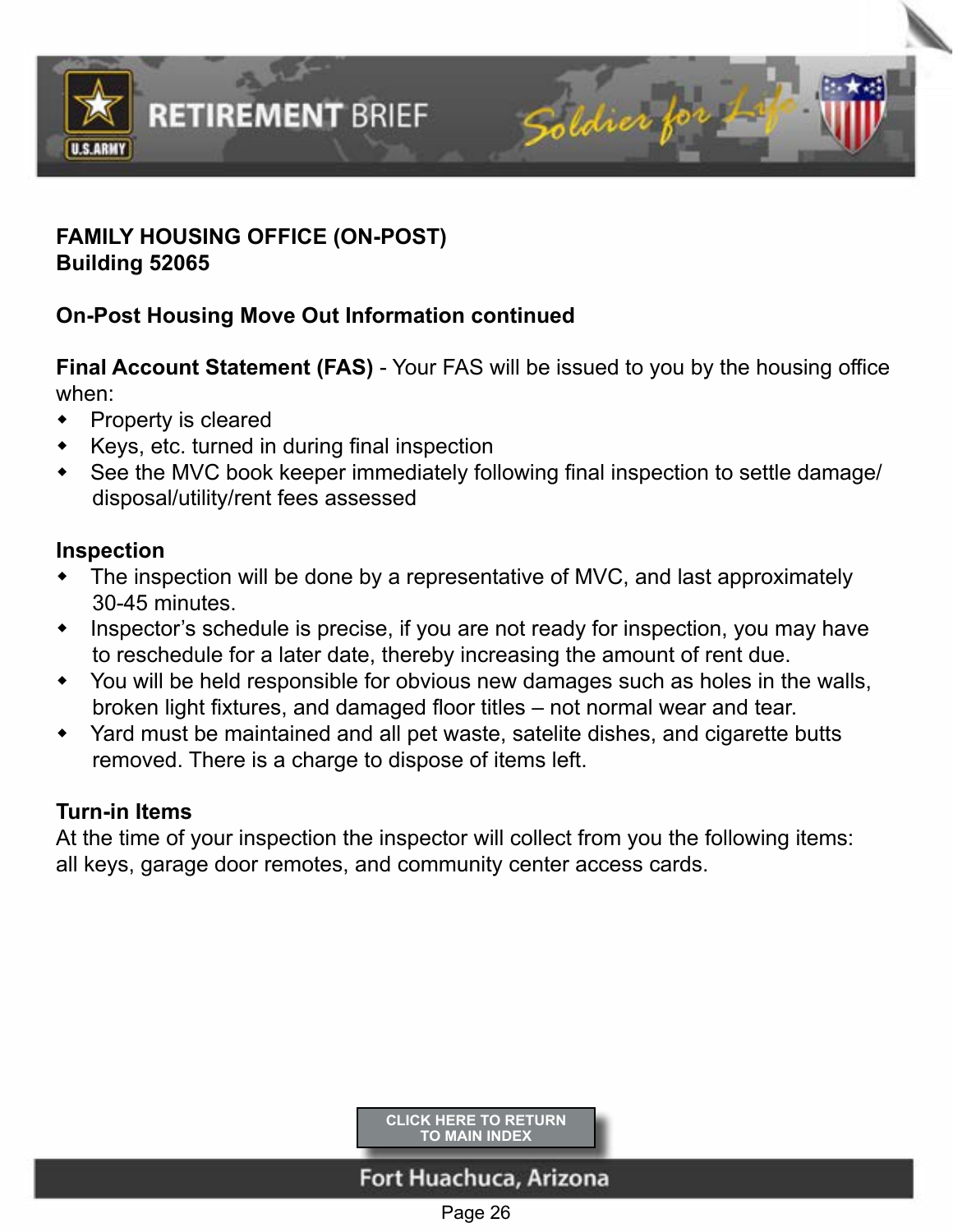<span id="page-25-0"></span>

### **PERSONAL PROPERTY SHIPPING OFFICE (TRANSPORTATION OFFICE) Building 52065, 2317 Smith Ave.**

### **Hours of Operation:**

Monday, Wednesday, Friday 0730-1130 Tuesday & Thursday 0730-1600 (520) 533-2207/3241



All service Members are required to visit the Transportation Office with 3 copies of orders.

Retirees: Personal Property must be shipped no later than 1 year after retirement date unless a shipping entitlement extension has been signed and approved.

Shipping Entitlement Extension: The written and signed request must be submitted 45 days prior to the anniversary of your retirement with backup documentation.



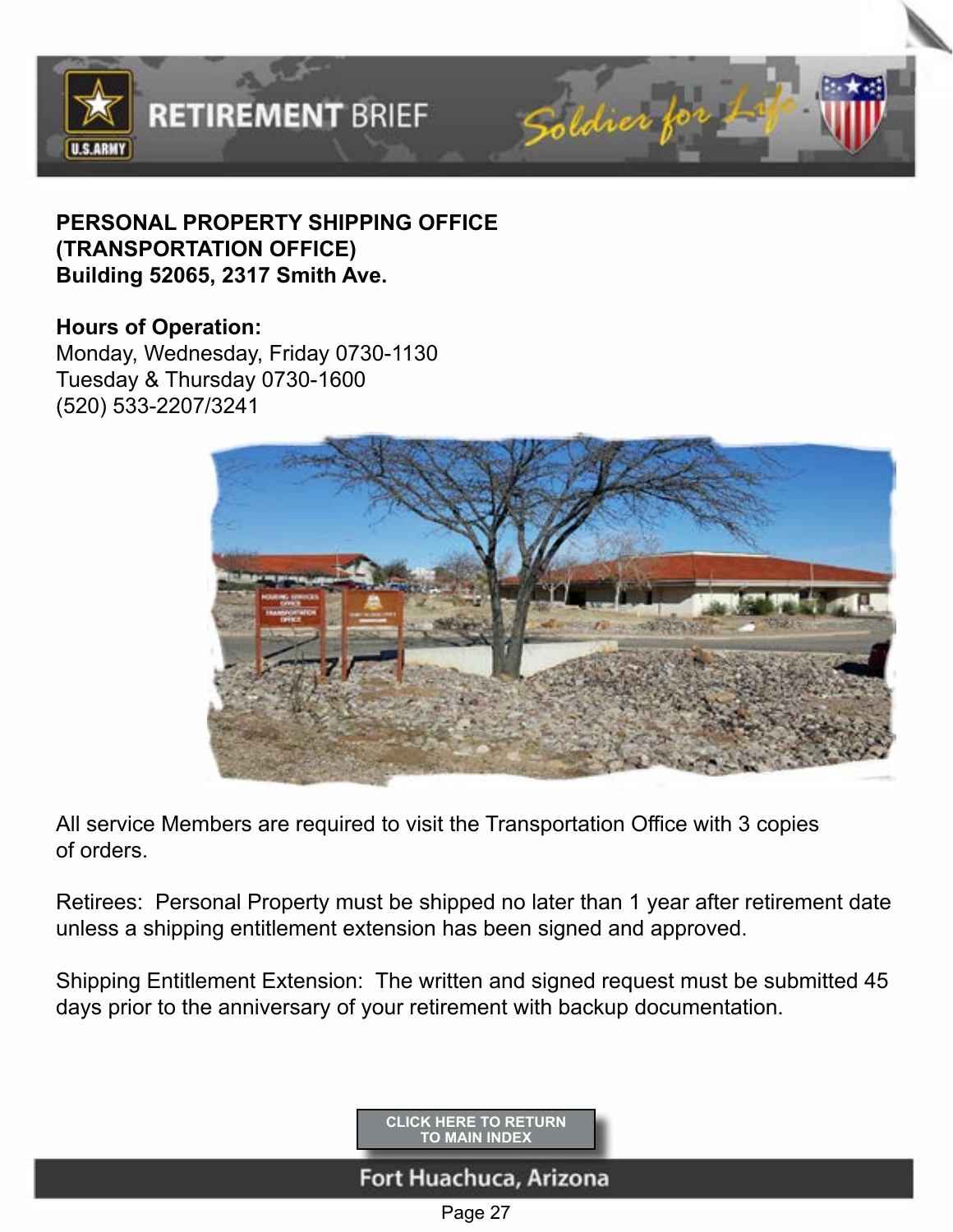<span id="page-26-0"></span>

## **MEDDAC Soldier Centered Clinic, Building 51101**

**RETIREMENT BRIEF** 

Active duty permanent party military receive medical care and separation physicals at the Soldier Centered Clinic, in Building 51101. Soldiers located on Fort Huachuca must go to the Soldier Centered Clinic to pick up a medical assessment packet, and make an appointment in person.

Soldiers coming from a different location to complete their final out processing at Fort Huachuca must call (520) 533-9200 / 1-877-856-2821 to schedule an appointment. For clinic information or assistance, please call (520) 533-2627. Notify the clinic staff that you are coming from a different location, and request information on transferring your medical records to Fort Huachuca.



### **TRICARE Transitioning from Active Duty to Retirement**

When you retire from active duty, you will have several TRICARE coverage options. Understanding these options will help you and your Family make the best health care decisions. It is also essential that you keep your Defense Enrollment Eligibility Reporting System (DEERS) up to date. For more information and assistance visit [www.tricare.mil](http://www.tricare.mil) or call: 1-877-TRICARE (874-223)

> **[CLICK HERE TO RETURN](#page-2-0)  TO MAIN INDEX**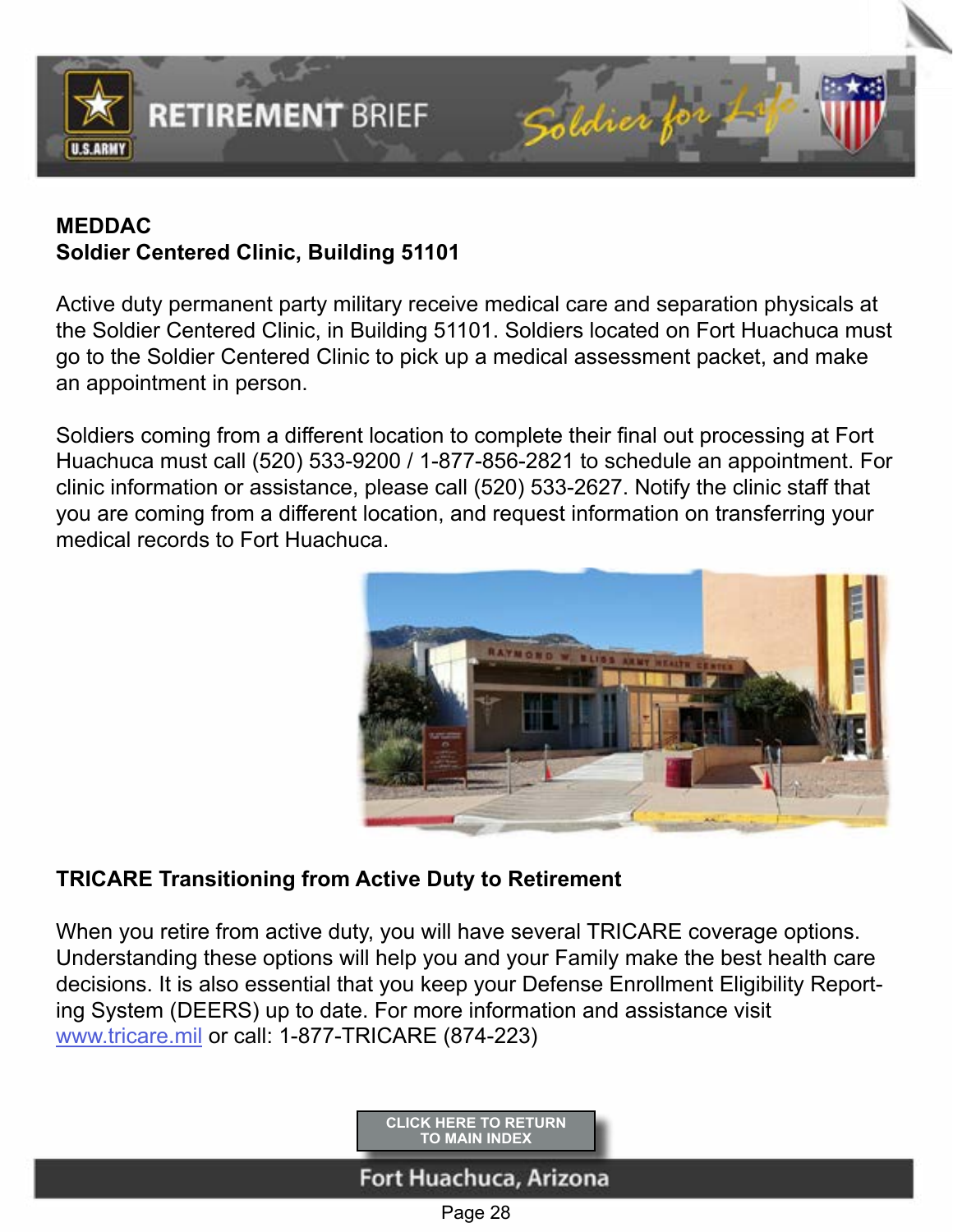<span id="page-27-0"></span>

## **DENTAC Building 45005, at the corner of Arizona Street and Winrow Avenue**



The Dental Services' mission is "to support Fort Huachuca units readiness and wellness with compassion and empathy."

Runion Dental Clinic is in Building 45005, at the corner of Arizona Street and Winrow Avenue, next to Raymond W. Bliss Health Care Center. Dental clinic hours of operation are 7 a.m. to 3:30 p.m. Monday through Friday. Yearly exam and cleanings are done by appointment only.

If you are coming to Fort Huachuca from another location to transition out of the military, you need to have your dental records with you when you arrive.

For general information and appointments, call the clinic reception desk at (520) 533-3147/3447.

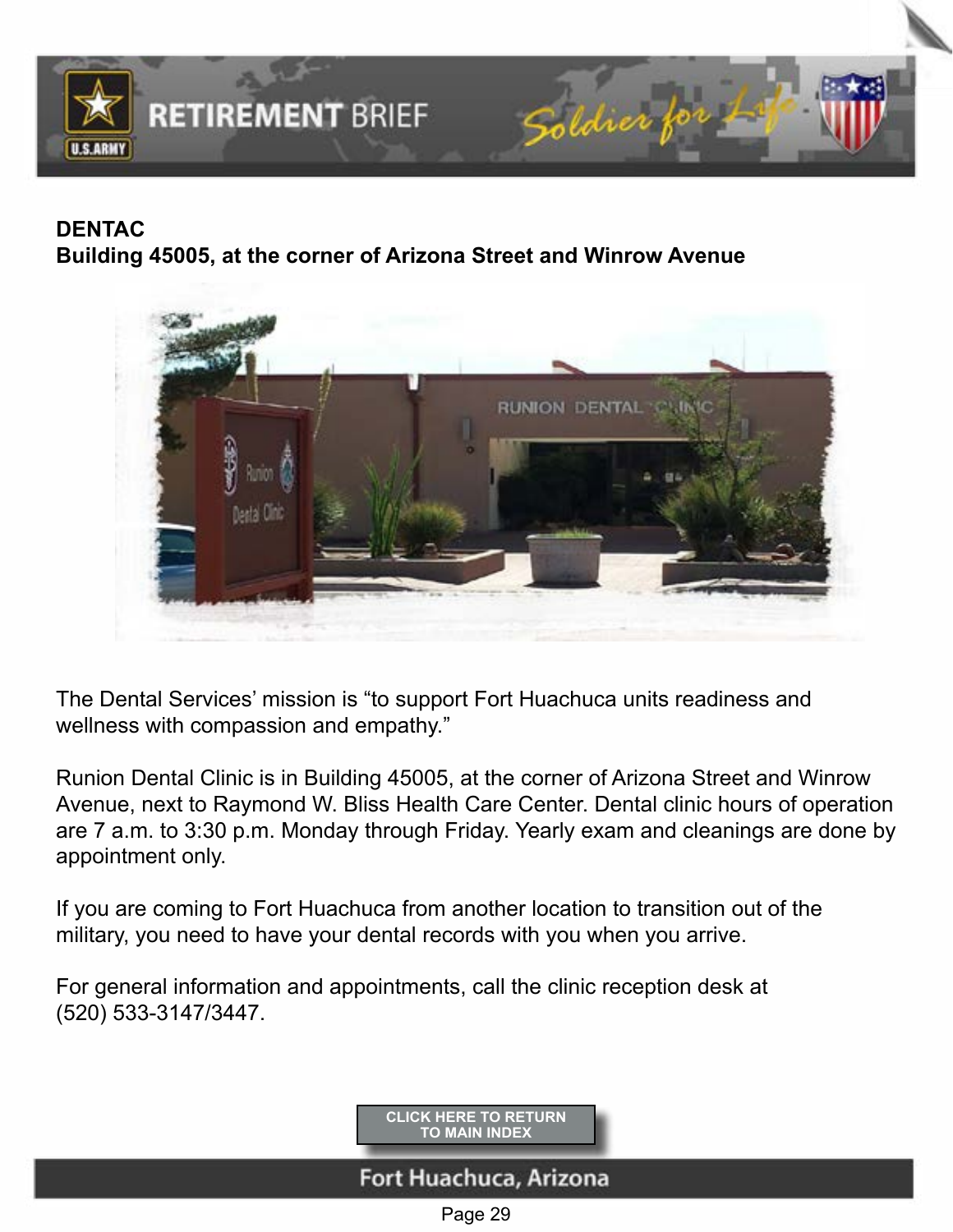<span id="page-28-0"></span>

### **VOTING ASSISTANCE PROGRAM Don't let your VOTE get lost in transition**

**RETIREMENT BRIEF** 



### **Separating from Active Duty?**

You will no longer be covered by the Uniformed and Overseas Citizens Absentee Voting Act (UOCAVA) (unless moving overseas). You and your eligible Family members should notify your local election official of your change in voter registration status.

If you have voted absentee or locally and are **staying** in the same voting residence after separation: Notify your election official of your change in voter registration status.

If you have voted absentee or locally and are **moving** to a new state or county after separation:

1. Notify your election official of your change in status and that you will no longer be voting in that jurisdiction.

2. Complete a national Voter Registration Form to register as a civilian.

If you are moving overseas after separating, you will remain a UOCAVA voter: Submit a new Federal Post Card Application with your updated mailing address and new classification selection.

> Visit the Installation Voting Assistance Office for in-person assistance: Whitside Hall, Building 41330, Room 3 Fort Huachuca, AZ 85613 (520) 533-1912





**[CLICK HERE TO RETURN](#page-2-0)  TO MAIN INDEX**

## Fort Huachuca, Arizona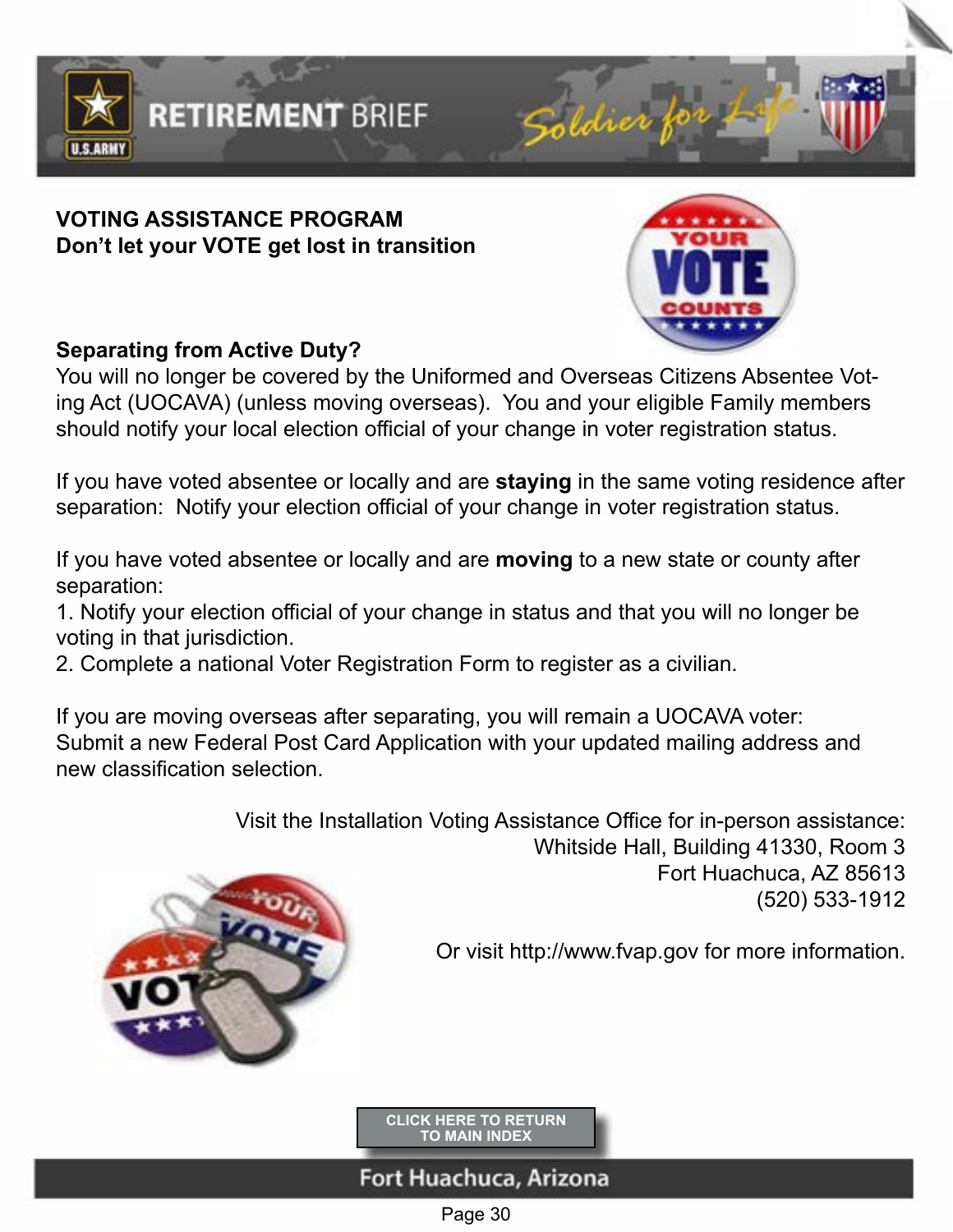<span id="page-29-0"></span>



You have completed the briefing and we would like your feedback. Click the link below or use the QRC with your smartphone to let us know how we are doing!

**[https://ice.disa.mil/index.cfm?fa=card&s=277&sp=134704&dep=\\*DoD](https://ice.disa.mil/index.cfm?fa=card&s=277&sp=134704&dep=*DoD)**



**[CLICK HERE TO RETURN](#page-2-0)  TO MAIN INDEX**

### Fort Huachuca, Arizona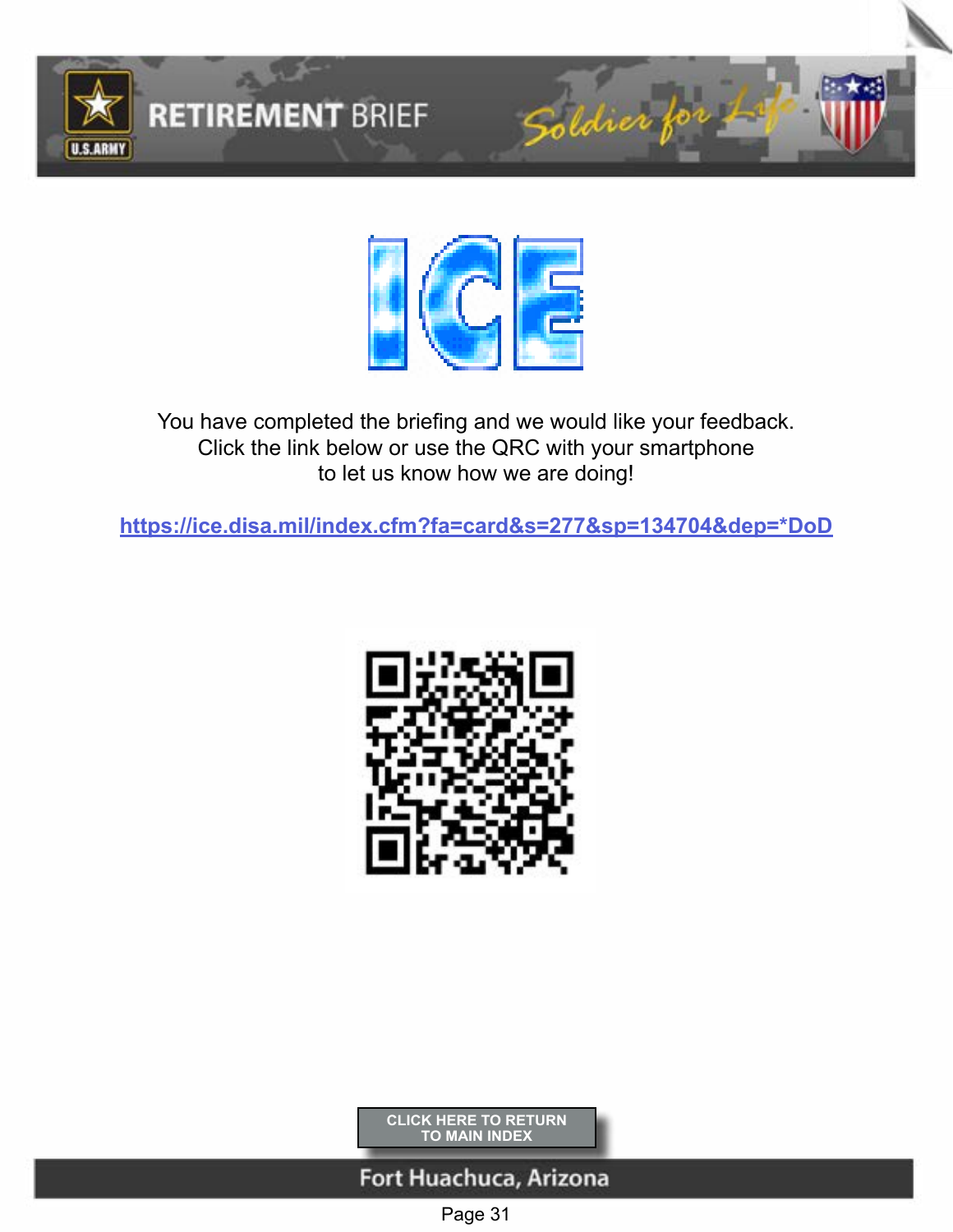<span id="page-30-0"></span>

Thank you for your service to our great nation as a member of the Army team. If you have not already completed the Army exit survey sent to your enterprise email, please take a few moments to complete the survey using the link below to help us understand why Soldiers voluntarily leave the service. Your feedback will assist us to inform policy decisions making our team stronger for future generations.

Soldier

The Officer Survey: [https://actnow.army.mil/forms/landing/org/app/3a44056c-297a-](https://actnow.army.mil/forms/landing/org/app/3a44056c-297a-4f57-8f54-6f988488ce08/launch/index.html?form=F_Form1)[4f57-8f54-6f988488ce08/launch/index.html?form=F\\_Form1](https://actnow.army.mil/forms/landing/org/app/3a44056c-297a-4f57-8f54-6f988488ce08/launch/index.html?form=F_Form1)

The Warrant Officer Survey: [https://actnow.army.mil/forms/landing/org/app/d323f14e](https://actnow.army.mil/forms/landing/org/app/d323f14e-c122-4d66-805d-5427a601d606/launch/index.html?form=F_Form1)[c122-4d66-805d-5427a601d606/launch/index.html?form=F\\_Form1](https://actnow.army.mil/forms/landing/org/app/d323f14e-c122-4d66-805d-5427a601d606/launch/index.html?form=F_Form1)

The Enlisted Survey: [https://actnow.army.mil/forms/landing/org/app/d323f14e-c122-](https://actnow.army.mil/forms/landing/org/app/d323f14e-c122-4d66-805d-5427a601d606/launch/index.html?form=F_Form1) [4d66-805d-5427a601d606/launch/index.html?form=F\\_Form1](https://actnow.army.mil/forms/landing/org/app/d323f14e-c122-4d66-805d-5427a601d606/launch/index.html?form=F_Form1)

**[When you are done, click here to continue to the Points of Contact, Index of](#page-31-0)  Forms, or Alphabetical Listing of Topics pages.**

> **[CLICK HERE TO RETURN](#page-2-0)  TO MAIN INDEX**

### Fort Huachuca, Arizona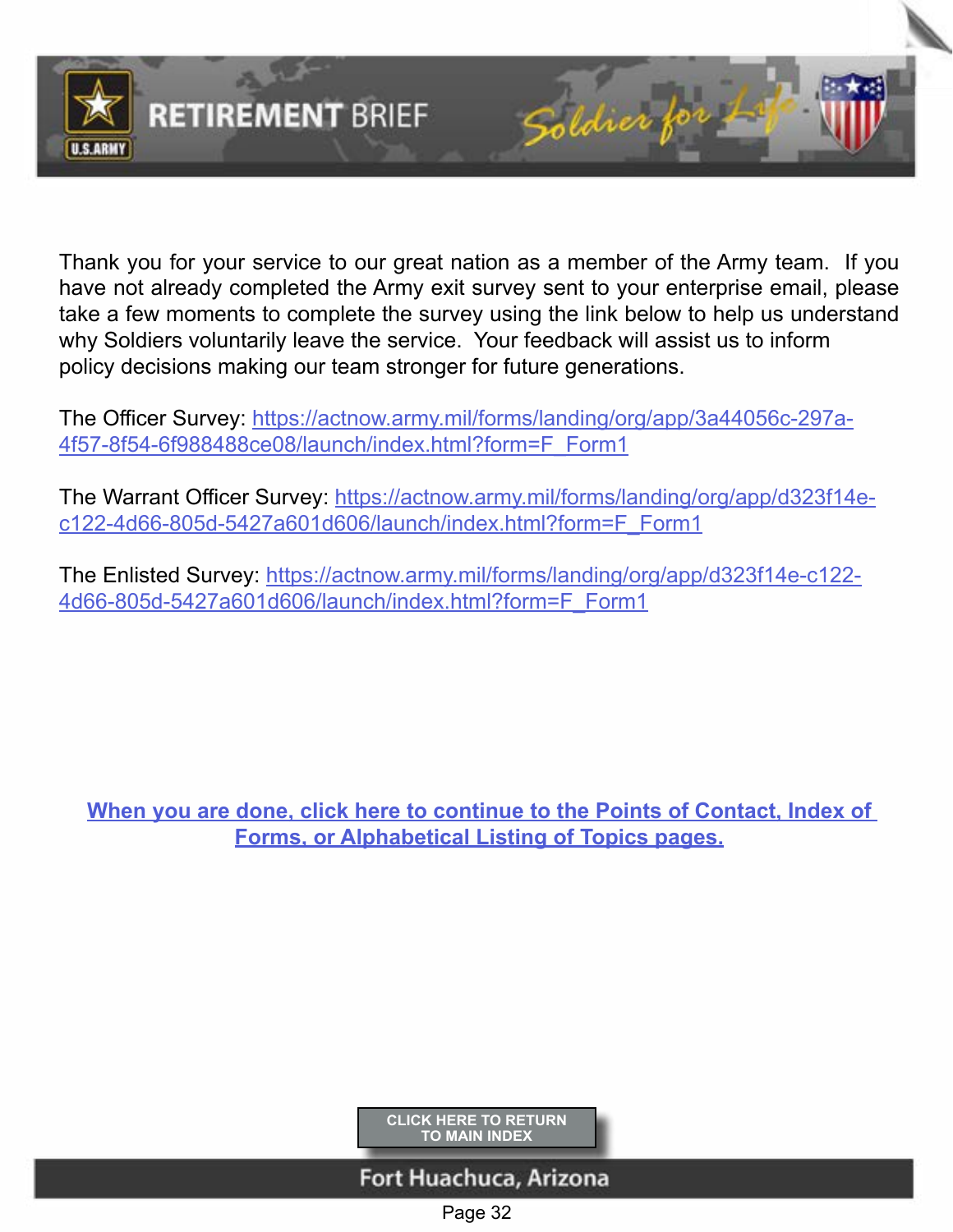<span id="page-31-0"></span>

POINTS OF CONTACT

# 2 元 Soldier for **RETIREMENT BRIEF**

| <b>SFL-RSO</b>                                    | (520) 533-1120/1383                         |
|---------------------------------------------------|---------------------------------------------|
| <b>TAP</b>                                        | $(520)$ 533-5764 $(520)$                    |
| <b>INSTALLATION VOTING OFFICER</b>                | 533-1912                                    |
| DEFENSE MILITARY PAY OFFICE (DMPO)                | (520) 533-0393/2982/3769/8215/<br>8214/2011 |
| <b>TRAVEL PAY INQUIRY</b>                         | $(520)$ 533-1122                            |
| <b>RETIREMENT PAY INQUIRY</b>                     | 1-800-321-1080/<br>OCONUS 1-216-522-5955    |
| FAMILY HOUSING OFFICE (ON-POST)                   | $(520)$ 515-9000                            |
| HOUSING SERVICES OFFICE (OFF-POST) (520) 533-3611 |                                             |
| <b>MEDDAC</b>                                     | 1-877-TRICARE (874-223)                     |
| <b>DENTAC</b>                                     | (520) 533-3145 OR (520) 226-1557            |

**[CLICK HERE TO RETURN](#page-2-0)  TO MAIN INDEX**

## Fort Huachuca, Arizona